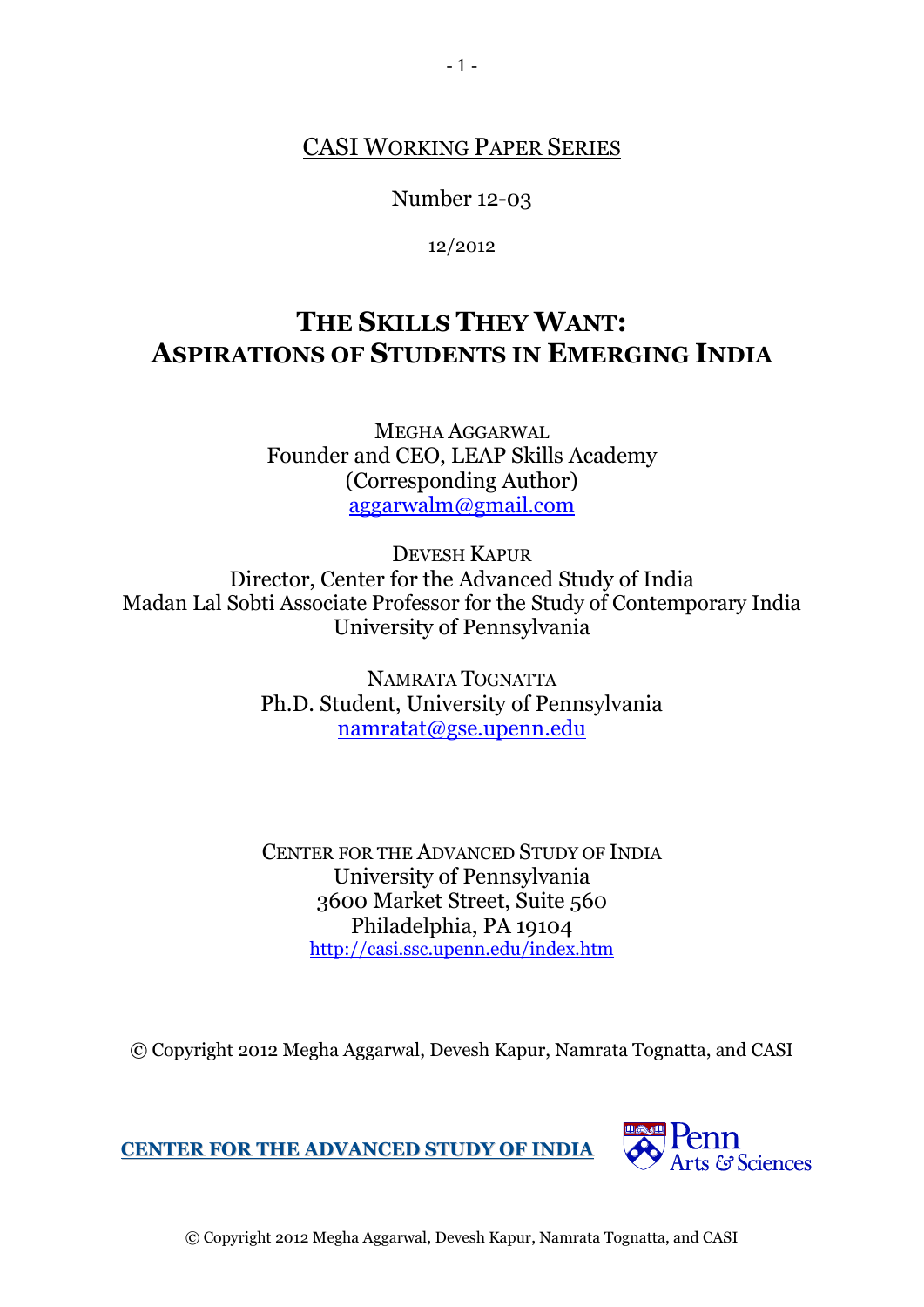## **Abstract**

This report investigates student awareness, interests and aspirations around general and vocational education. Using a survey administered to class 12 students in one district each in Rajasthan, Chattisgarh, and Karnataka, we attempt to gain a better understanding of student aspirations, awareness levels, sources of information, key stakeholders and factors that influence their education and career choices. We then map student interests against sectors that are slated to experience the highest growth in terms of job creation. Our results indicate aspirations of students are largely misaligned with the needs of the Indian economy. It is important to create opportunities, generate awareness about various career options and the respective pathways available to realise career goals. Our findings have implications for policies aiming to improve participation in vocational education and training.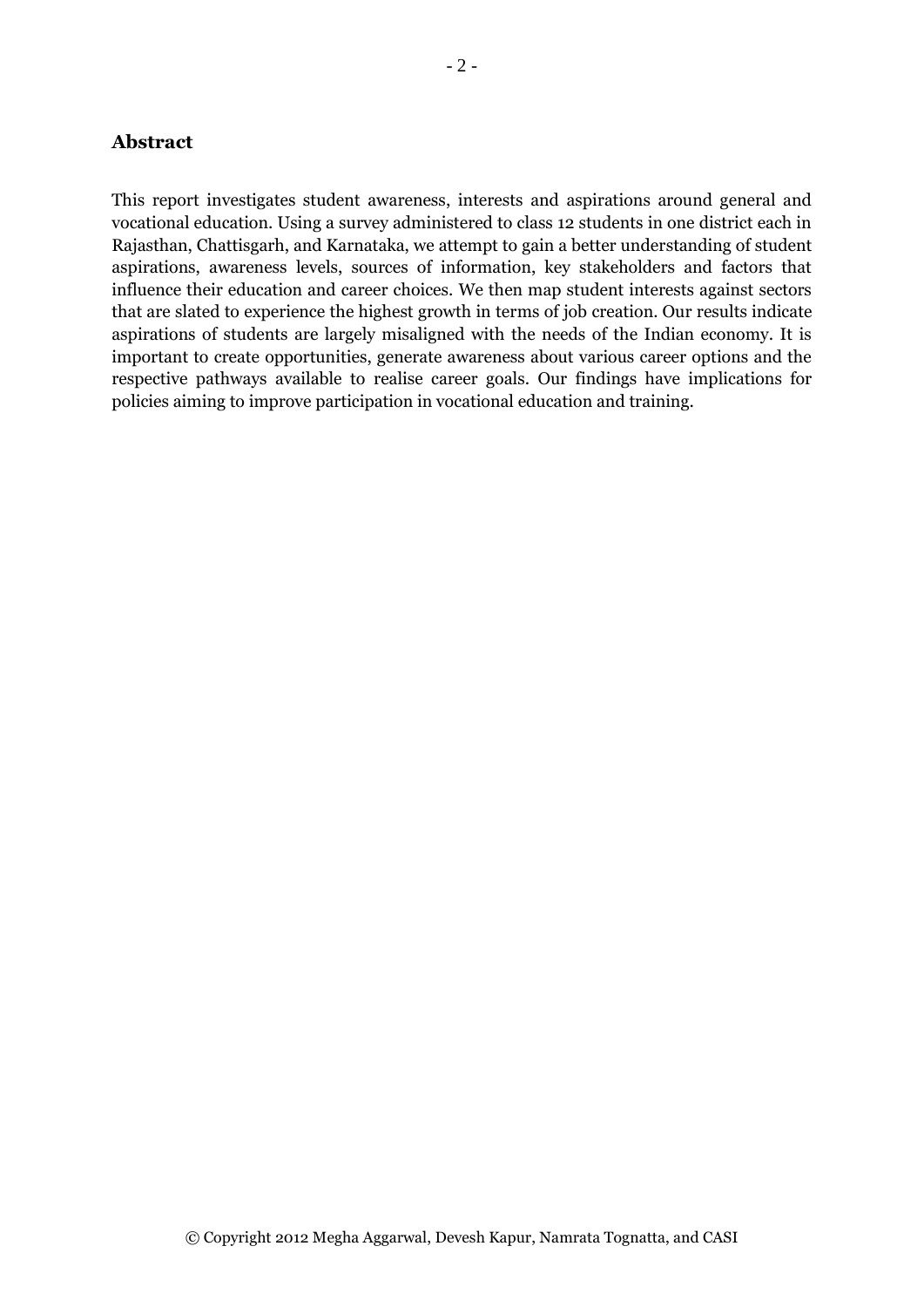# **Table of Contents**

| Section 3: Key survey findings: Student awareness, aspirations and influences on       |
|----------------------------------------------------------------------------------------|
| Section 4: Key survey findings - Student aspirations are significantly mismatched with |
|                                                                                        |
|                                                                                        |
|                                                                                        |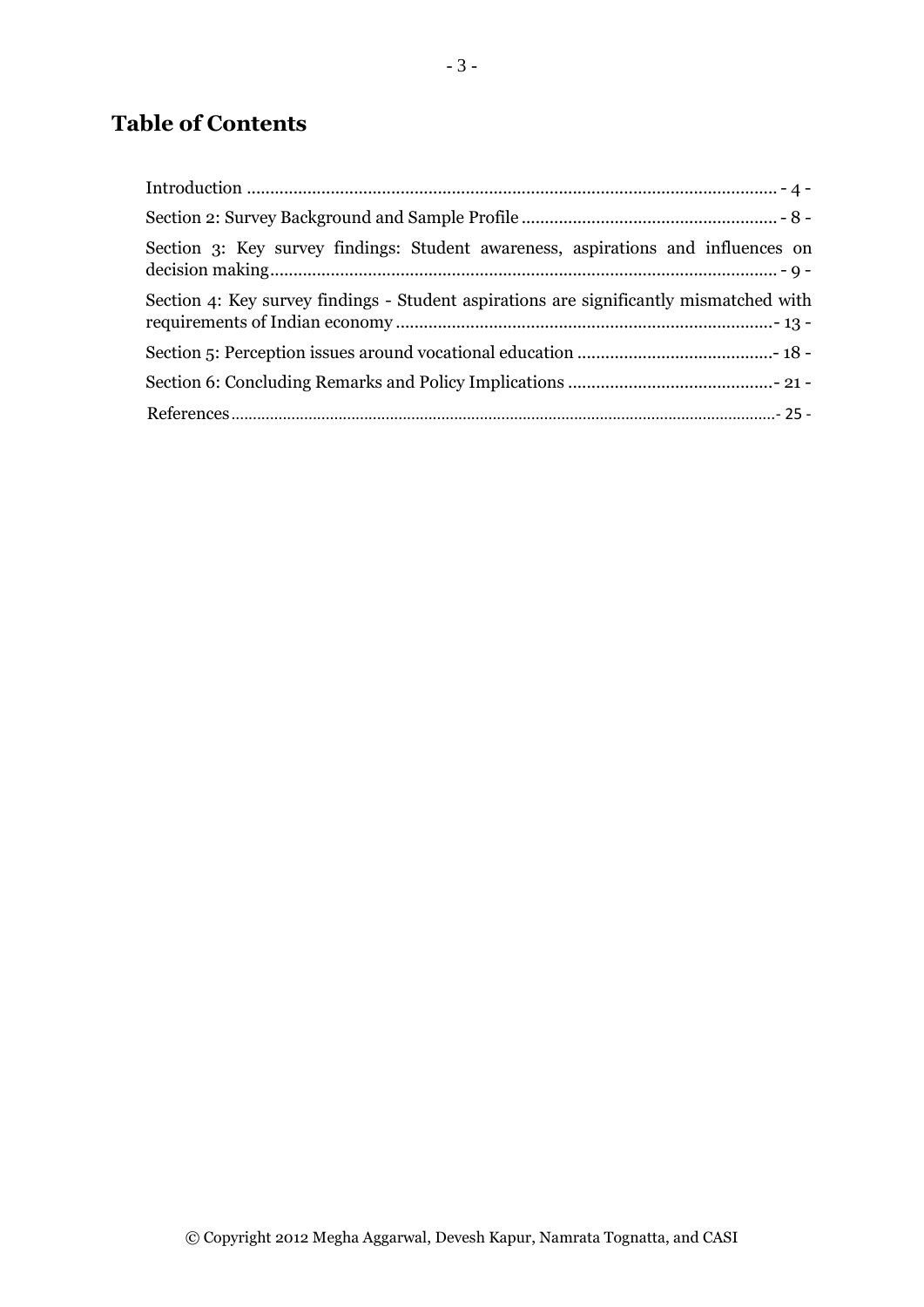#### <span id="page-3-0"></span>**Introduction <sup>1</sup>**

With limited natural resources and a burgeoning population, India's principal resource is its people. In the two decades after the onset of economic liberalization India added 364 million people to its population – more than the stock at the time of independence, a stock accumulated over many millennia. India's democratic success coupled with economic growth and the demographic dividend mean that tens of millions of young people will be joining India's work force with aspirations that their parents couldn't even dream about. India is expected to have over 550 million people under the age of 25 and a projected median age of 29 in 2020.<sup>2</sup> With one out of four workers joining the global work force this decade expected to be Indian – a group that will be increasingly urban, interconnected and informed – managing their expectations will be no mean task.

India is racing against time. It is of utmost urgency that it adequately skills the huge numbers of young people entering the work force over the next two decades – a number historically unprecedented in human history – in order to translate it's possible demographic dividend into higher growth.

According to the Second Annual Employment and Unemployment Survey (2011-12), conducted by the Ministry of Labour and Employment the labour force participation rate (LFPR) is estimated at 52.9 percent, with the female LFPR significantly lower (25.4 percent) than for males (77.4 percent). The largest faction of the labour force is self-employed (48.6 percent) with 31.7 percent working as casual labour and just 19.7 percent wage/salary earners. Slightly more than half i.e. 52.9 percent are engaged in the primary sector (agriculture, forestry and fishing) followed by 27.8 percent in tertiary or services sector and 19.3 percent in manufacturing and construction i.e. the secondary sector. While the unemployment rate is estimated around 3.8 percent, the rate is much higher for graduates (9.4 per cent) than for illiterate persons (1.2 percent). More people are spending more years in education – and remaining unemployed. This points to the need to enhance employability in students.

This challenge has been well recognized in policy circles in India and to this end the Indian government approved the National Policy on Skill Development (NPSD) in February 2009, setting a target to skill 500 million persons by the year 2022 in all sectors. This policy priority has been further reinforced in the Approach Paper to the Twelfth Plan which emphasizes the need to create adequate livelihood opportunities and add to decent employment opportunities if economic growth is to be inclusive – an acknowledgement that this has not been happening.

The Eleventh Five year Plan aimed at creating 58 million additional job opportunities for skilled and unskilled labour force (on current daily status basis) at an average annual growth rate of growth of 2.7 percent. According to the two most recent quinquennial NSS rounds on employment and unemployment (in 2004-05 and 2009-10), estimated employment in the country (on usual status basis) was 459 million in 2004-05 and 465 million in 2009-10.

1

<sup>&</sup>lt;sup>1</sup> We would like to thank Azim Premji Foundation for making this survey happen. A special word of thanks to Dileep Ranjekar for his continuous support and encouragement; and Devaki Lakshminarayan for her invaluable guidance. We would also like to thank Devaki and her field and research teams for administering the survey and the excellent work done in collecting and collating the data. We would also like to thank Arjun Raychaudhuri for his constant support and help.

<sup>&</sup>lt;sup>2</sup>US Census Bureau, International Database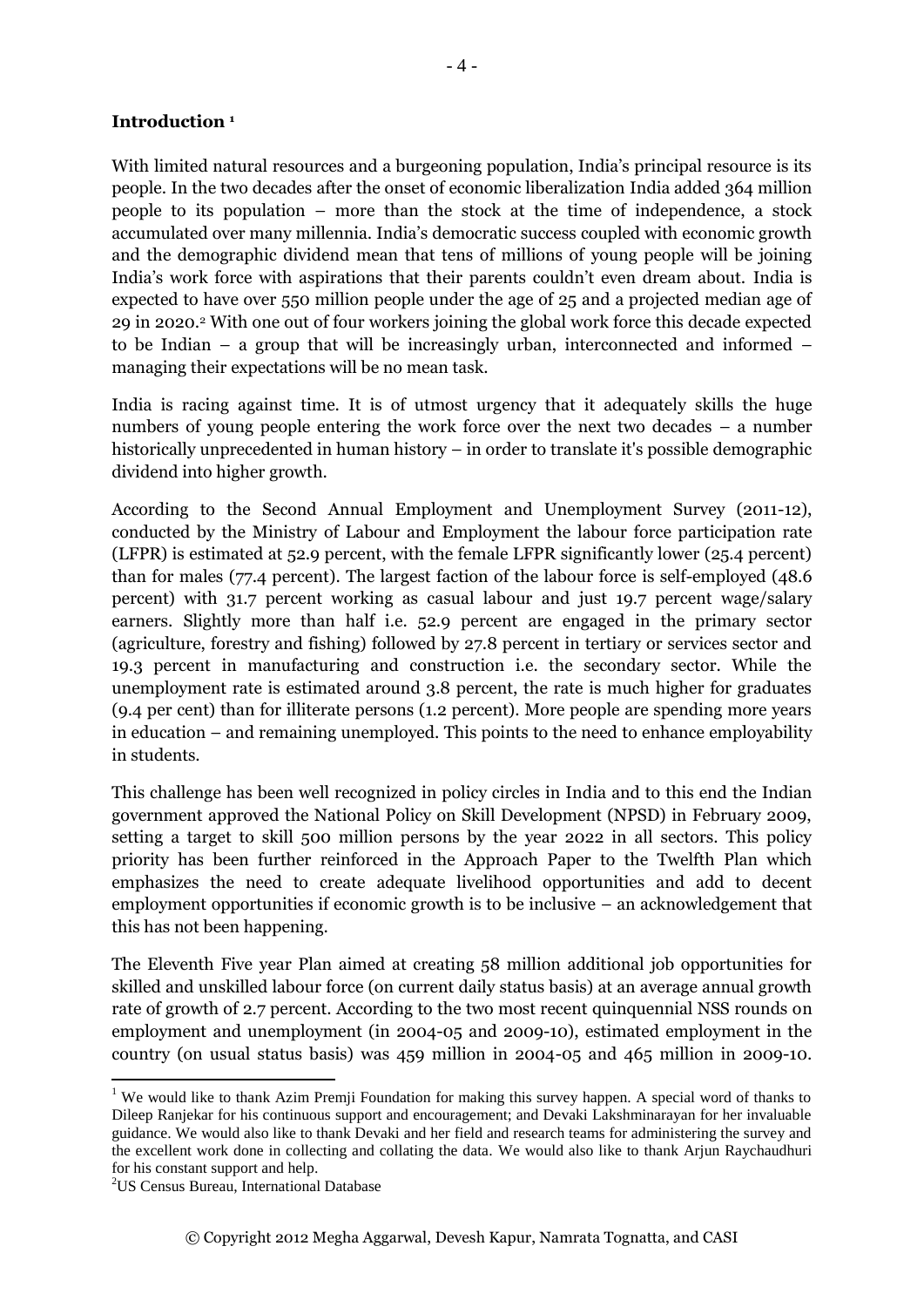About 20 million additional job opportunities were created during this period at an annual average growth rate of around 1 per cent even while GDP grew at a compound growth rate of 8.6 percent during the same period. This clearly shows that efforts need to made to create incremental job opportunities to absorb the increasing numbers entering the Indian labour force.

Ever since the NPSD was announced there has been a flurry of initiatives related to vocational education and skill development. At least 23 central government ministries, departments and organizations have committed to skilling half a billion people through the period 2022, a staggering number by any yardstick. Training for about half of this total will be provided by the National Skill Development Corporation (150 million) and the Ministry of Labour and Employment (100 million).

In September 2012 the Ministry of Labour and Employment claimed that it had "operationalized 413 modules", "empanelled 46 assessing bodies for conducting assessment", "registered 2511 Vocational Training Providers (VTPs)" and trained/tested "14.21 lakh persons" since the inception of this scheme. The Ministry plans to implement its mandate to train more than 100 million people, 29.4 million through the Craftsmen Training Scheme, 57.2 million through Skill Development Centers, 5.4 million under the Apprenticeship Training Scheme and 11 million under the Skill Development Initiative (SDI).

As of mid-2012, there were 10009 Government and Private Industrial Training Institutes (ITIs) functioning in the country out of which 2269 are under Government and 7740 under the Private Sector. The government is upgrading 1396 government ITIs and 5000 Skill Development Centres (SDCs) under "Kaushal Vikas Yojana" through Public Private Partnerships (PPP) as well as upgrading 100 ITIs from domestic resources and 400 ITIs through World Bank assistance. In addition the Indian government has also been implementing various employment generation programs, such as, Swarana Jayanti Shahari Rozgar Yojana (SJSRY); Prime Minister`s Employment Generation Program (PMEGP); Swarnajayanti Gram Swarozgar Yojana (SGSY) and Mahatma Gandhi National Rural Employment Guarantee Act (MGNREGA).

The new found enthusiasm for skilling programs of the Indian government share many of the characteristics of the numerous social programs of the GOI. The initiatives by the various ministries have laudable objectives (and rhetoric), with a flurry of inputs on the various programs and expenditures. There are new "strategic frameworks" for skill development for a wide swath of the population ranging from early school drop outs and existing workers, with programs offering (at least in principle) both multiple entry as well exit options, flexible delivery schedule and lifelong learning.

Yet these initiatives rest on two fundamental assumptions which form the basis for "the build and they will come" philosophy i.e. there is sufficient demand for these programs both from the burgeoning young population and potential employers once they are trained. While a lot of work has been done by NSDC as well other ministries and industry bodies to identify employer requirements, there is little empirical understanding of the aspirations and influences that shape student choices for skill training. It is this lacuna that this study addresses.

Vocational education in India is characterised by a paradox. There is limited capacity in vocational courses relative to the number of expected work opportunities in areas that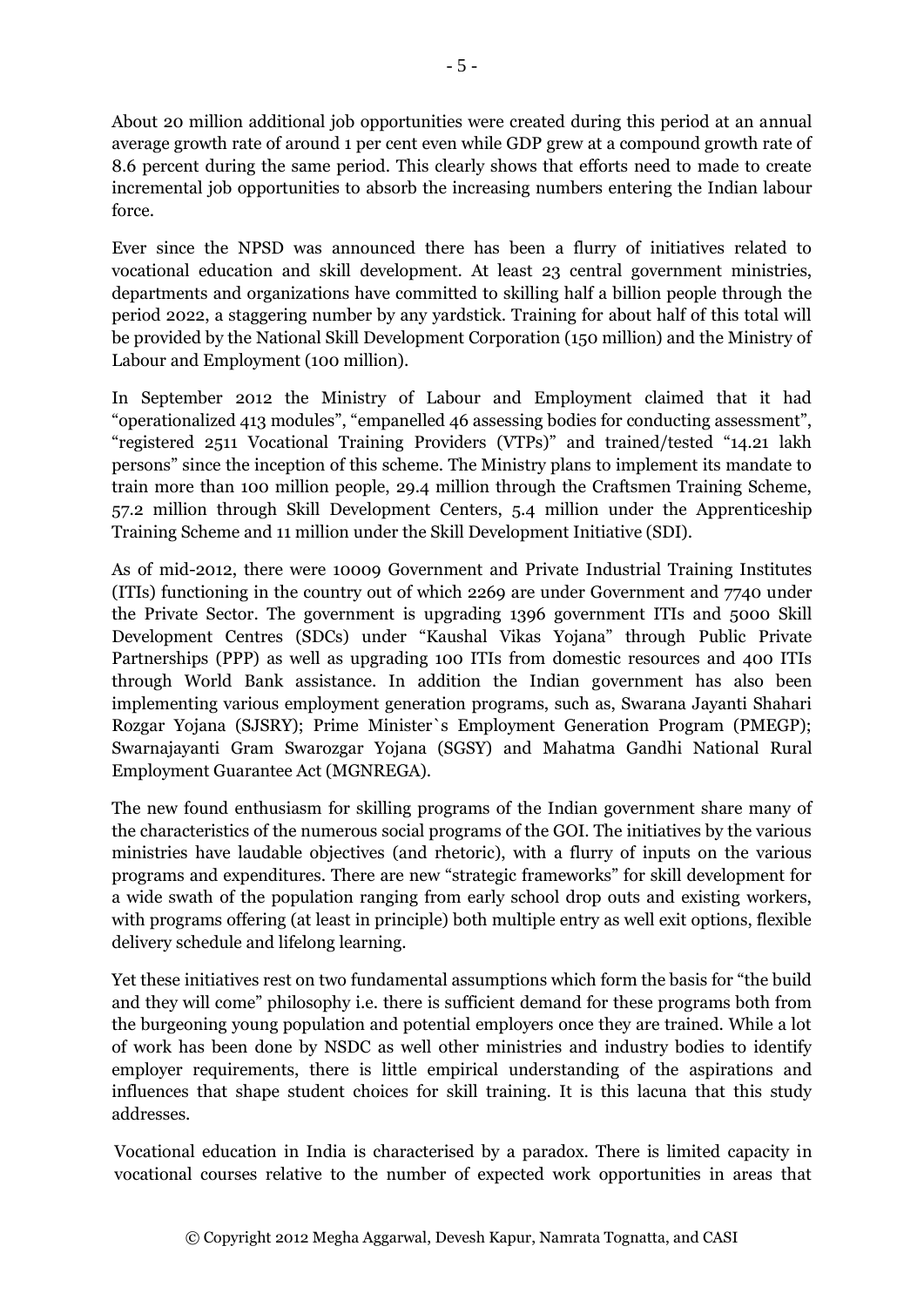require students to have received some form of vocational training<sup>3</sup> . However paradoxically, existing programs suffer from unutilised capacity<sup>4</sup> .

There are several factors that may explain this paradox. First, vocational education is equated with blue-collar "low status" jobs and in an extremely status conscious society, status lock-in might matter more that income prospects. Second, the structure of vocational education gives students few exit rampways to other higher education possibilities at a future date. This lack of future "option value" lowers the likelihood or "price" students are willing for vocational education. Third, vocational education suffers from two types of informational lacunae: students lack information on job opportunities that may be available as a result of specific types of training;<sup>5</sup> and students, parents and employers all lack information on the quality of the education provider. Fourth, weak labour market links between vocational education providers (who are local) and employers (who are dispersed widely) undermine the willingness of students to incur the resources for vocational education. Finally, the largest fraction of Indians is self-employed or employed in the informal economy, and vocational educational institutions in India have been particularly weak in addressing their training needs.

However, we have little empirical basis on the relative importance of these factors and in particular how prospective young people perceive them. In the absence of specific evidence and information, it is hard to gauge the extent of this problem and how best to address this challenge via awareness and mobilisation campaigns. Learning more about the preferences and attitudes of young people, principally high school students but also those who may already be in the informal work force, (who are effectively the "consumers" for skill development), their awareness levels and combining this knowledge with knowledge of labour markets and employer expectations, will allow policy makers to create a system that will best meet the skills needs of the Indian economy -- and the expectations of its burgeoning young population.

To preview our findings, our research confirms that low uptake of vocational training is an issue not only of awareness, but also that vocational education in India is perceived to be a low quality "option of last resort" by both students and parents. **Understanding student aspirations and creating a system that allows them to realise these ambitions is critical if India has to succeed in its skill development efforts.** 

This survey was designed to address these important questions around student aspirations and awareness with a focus on vocational education, and covers the following issues:

## **General aspirations**

**.** 

- o Aspirations of students post completion of school
- o Professions and sectors students aspire to work in
- o Factors that influence these choices

 $3$  In India, about 12 million people join the workforce each and the current skill capacity of the country is about four million according to a report titled "Learner first" by the Federation of Indian Chambers of Commerce and Industry (FICCI) in September 2012.

<sup>&</sup>lt;sup>4</sup> FICCI conducted a survey covering 69 of these 100 ITIs chosen to be upgraded into "centers of excellence". Results showed that 51% of the institutes covered reported having an underutilized capacity.

<sup>&</sup>lt;sup>5</sup> See for example Robert Jensen (2012). "Do Labor Market Opportunities Affect Young Women's Work and Family Decisions? Experimental Evidence from India," *Quarterly Journal of Economics*, 127(2), p. 753-792.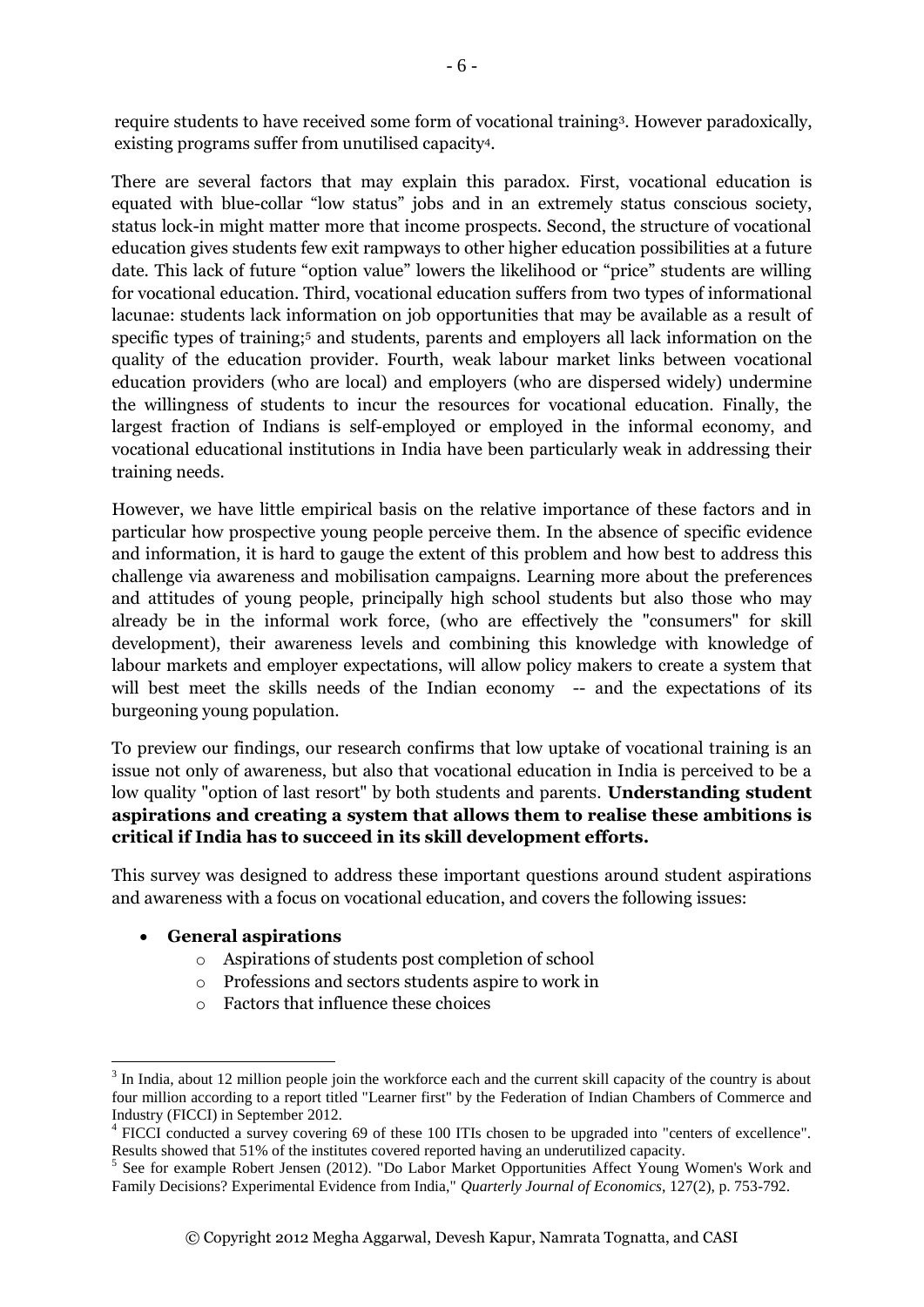#### **Vocational education**

- o Student interest in vocational education
- o Student awareness
- o Perception issues associated with vocational education
- o Factors that influence these opinions
- o Skills that students aspire to develop

The authors worked closely with Azim Premji Foundation to design and administer this survey to 2855 students in Class 12 and 3110 students in Class 10 in three districts in India<sup>6</sup>.

The remainder of the paper is structured as follows: Section 2 details the sampling methodology and the student profile selected for the survey; sections 3-4 discuss the key findings of the survey while section 5 focuses on perception issues around vocational education. We conclude and present some tentative policy recommendations in section 6.

<sup>&</sup>lt;sup>6</sup> It was assumed that students already in Class 11 would most likely continue to class 12 before considering options for further education or work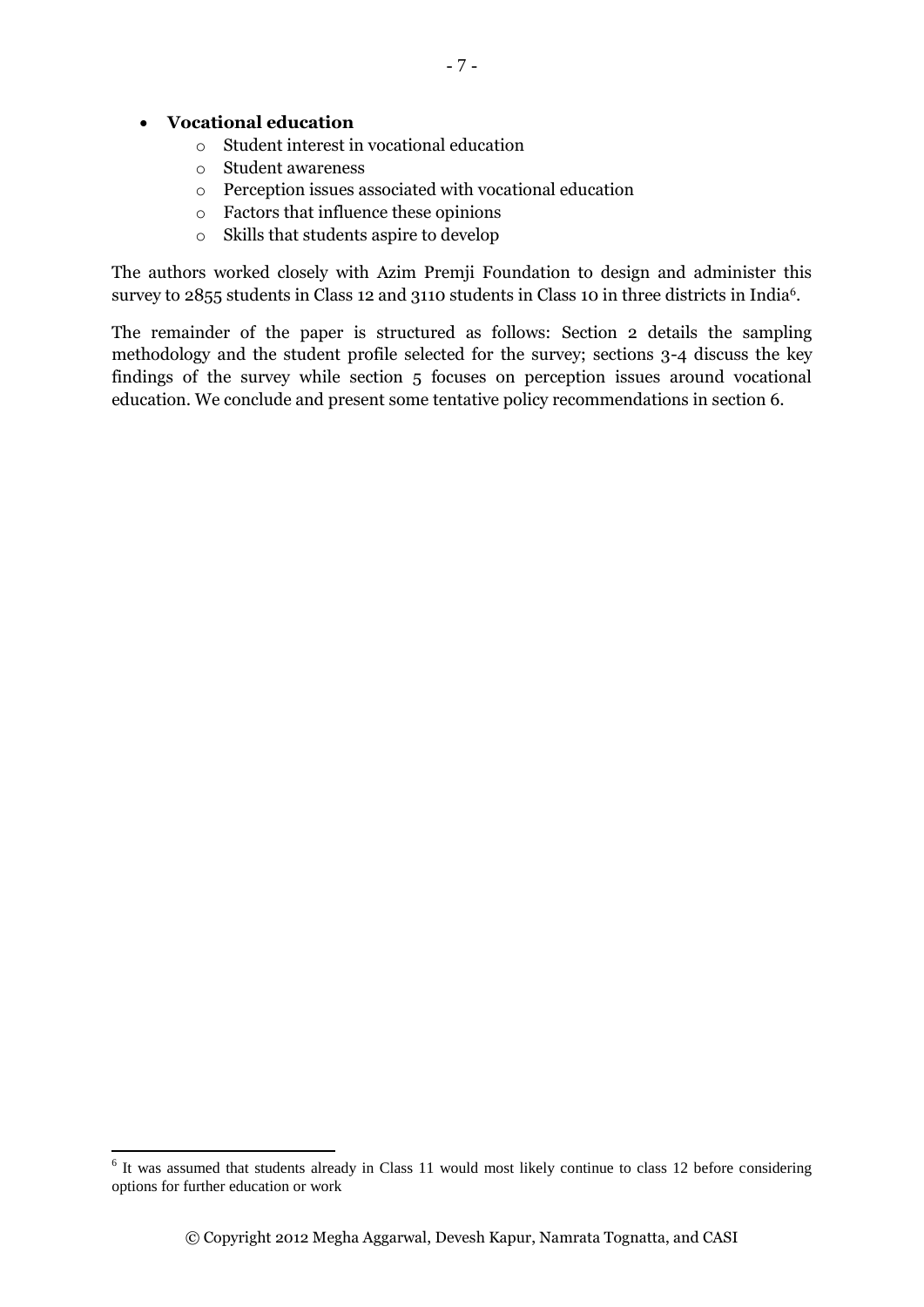#### <span id="page-7-0"></span>**Section 2: Survey Background and Sample Profile**

This survey was designed to address gaps in our understanding of student aspirations with respect to future opportunities and more specifically, their awareness and interest with respect to vocational education. The survey was administered to students in Class 10 and Class 12. This paper focuses on the data collected from Class 12 respondents under the assumption that class 12 students, being at a decisive stage in their educational and/or employment trajectories, are likely to have better developed notions of aspirations and interests.

The survey was administered to 2,855 students who were currently in Class 12 from three districts, each from a different part of India:<sup>7</sup>

- Dhantri district, Chattisgarh
- Sirohi district, Rajasthan
- Surpur, Karnataka

The sample was also designed to represent both genders, and Government and private schools. The survey sample was designed to represent students of both genders studying in both government and private schools. The distribution of respondents across geography, gender and type of school is given in Figure 1. The average age of the sample was 17 years and nearly 65% attended government schools.



## **Figure 1.**

**.** 

<sup>&</sup>lt;sup>7</sup> The survey will soon be administered in Yamuna Nagar district in Haryana. Eastern India remains unrepresented in this survey.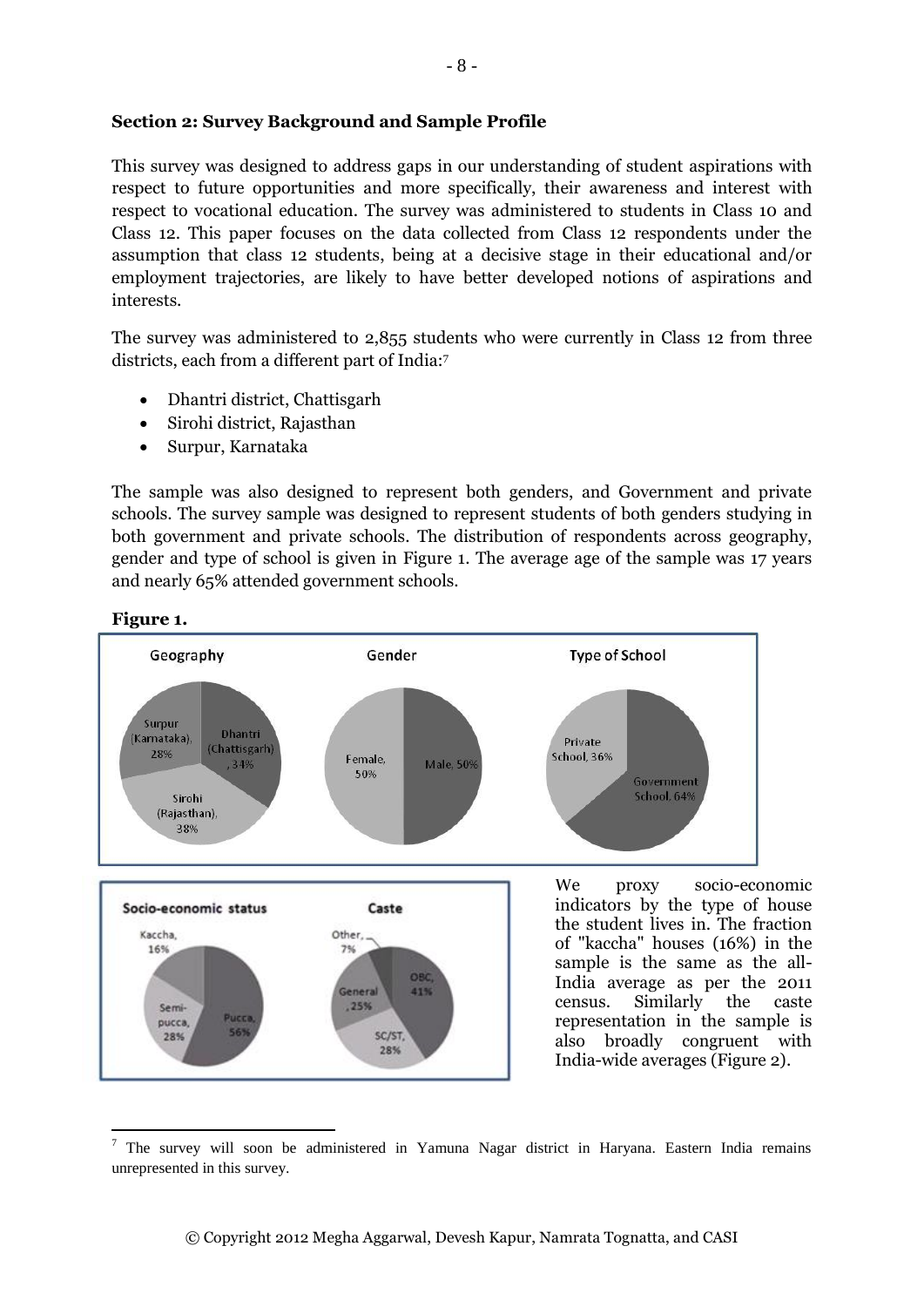## <span id="page-8-0"></span>**Section 3: Key survey findings: Student awareness, aspirations and influences on decision making**

A key goal of the survey was to try and understand student aspirations and the information available to students regarding vocational education programs and the factors that influence them.

## **1. Do students have a specific career in mind?**

The starting point was to ask if students had a particular job or career in mind for when they finished their education. 82% of all respondents said that they had a particular job in mind. However, when asked to be more specific, only 73% of these respondents provided clear answers to what this job would be. This corresponds to 56% of the total sample.

There is a direct relationship between awareness levels of students and parent's education. Figure 3 highlights this relationship between awareness and father's level of education. This figure shows the proportion of students who specified a career choice for varying levels of father's education.



## **Figure 3.**

Only 53% of students whose fathers had never been to school specified a career choice. This is significantly different for those students whose fathers have even a minimal amount of schooling. 65% of students who fathers had completed only primary school education specified their career choice and this number changes to 71% when fathers have completed high school. This trend continues, albeit less strongly, with increasing levels of father's education. 74% of students whose fathers had completed postgraduate education specified a career choice.

This ties in closely with results discussed later in this paper (page 10) which show that most students rely on their parents and family members for information while making their career choices.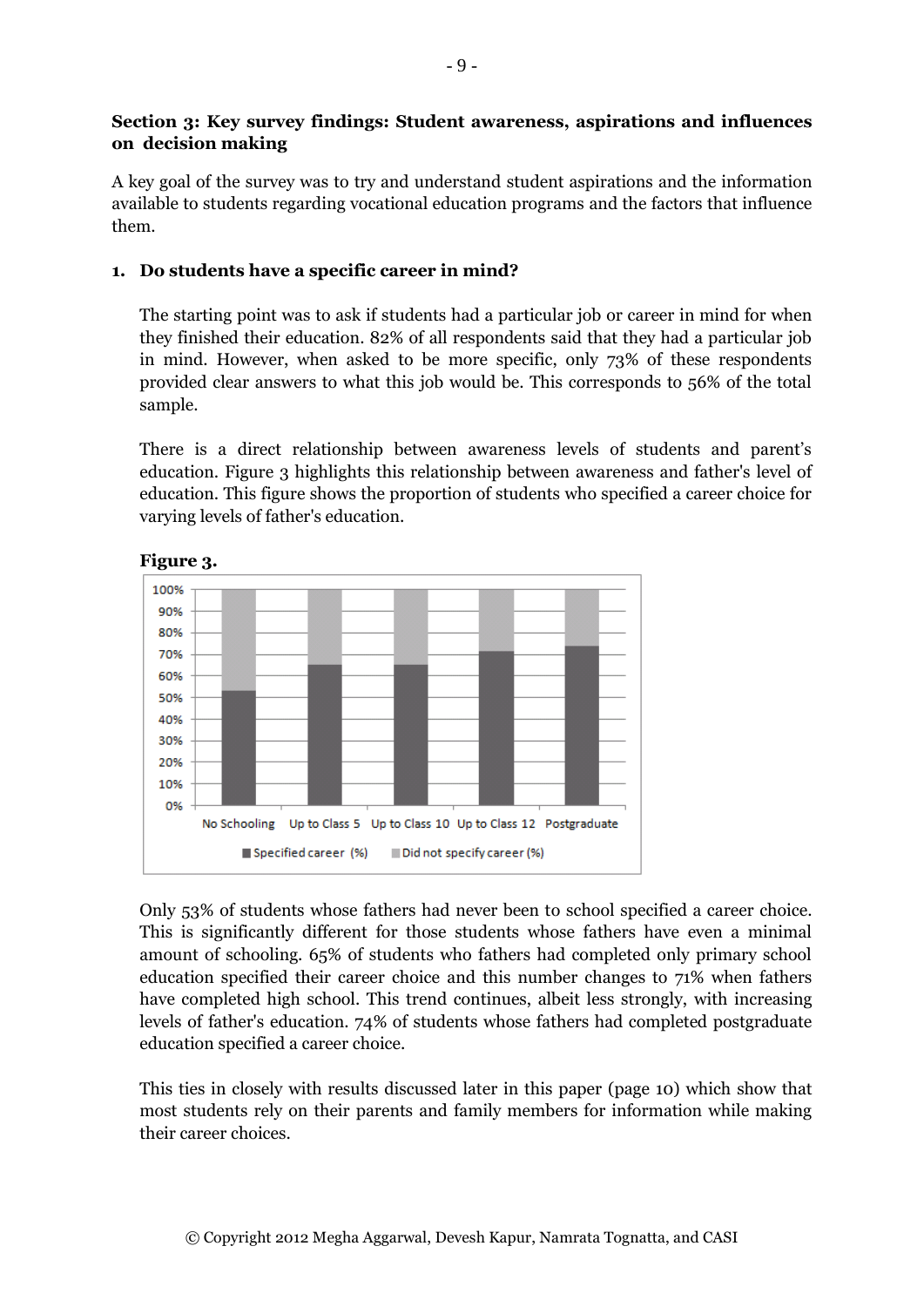#### **2. Do students want to follow in their parents' footsteps?**

92% of all Indian employment is generated in the unorganised sector in India8. However, a majority of government and private skill training programs focus on the organised sector with much less attention on the vast informal economy.

It is therefore important to recognise that traditional apprenticeships are an important and effective form of skill development<sup>9</sup> and it is largely on this basis that workers in the Indian informal economy today have acquired the skills they need in order to find gainful employment. Historically this occured through an intra-household inter-generational transfer of tacit knowledge with occupations like farming and weaving being classic examples. Social institutions, especially caste, played a key role in inter-generational occupational rigidity. Hence, for the informal apprentice model to continue to work effectively students would want to be in the same profession as one of their parents. However, the survey revealed that 77% i.e. a majority of respondents, do not want to do the same jobs as either one of their parents. Only 17% said that they would like to do the same job as their parents and the remaining 6% said they "do not know".

These findings reflect the changing aspirations of students in India, the fraying of caste based occupations and the increasing technological intensity of occupations which limits the utility of inter-generational knowledge transfer. The results are largely consistent across gender and all three states surveyed. The responses do not vary substantially across different socio-economic backgrounds or between government and private schools. There is interestingly also only limited variation in the results with respect to the education level of parents. The responses are almost invariant with increasing levels of education for the father for both male and female respondents.

#### **3. How many students aspire to study full time after school?**

The respondents were asked if they plan to study full time after completing their school education<sup>10</sup>. 68% of students aspire to study full time after school. This number doesn't vary across gender or with respect to their socio-economic status. However, the numbers do show variation across geography. Only 55% of the students from Dhantri district in Chattisgarh wanted to study full time after school as opposed to those from Surpur district in Karnataka where 80% of students aspire to study full time. Sirohi district in Rajasthan represents the mean with 67% students aspriring to study full time. These differences probably reflect the relative economic dynamism of the three states and underline the importance of broader economic opportunities to student aspirations.

**.** 

<sup>&</sup>lt;sup>8</sup> (Manipal City and Guilds, 2011)

 $<sup>9</sup>$  (Largentaye, 2009)</sup>

<sup>&</sup>lt;sup>10</sup> This includes all full time options including both general higher education as well as vocational education options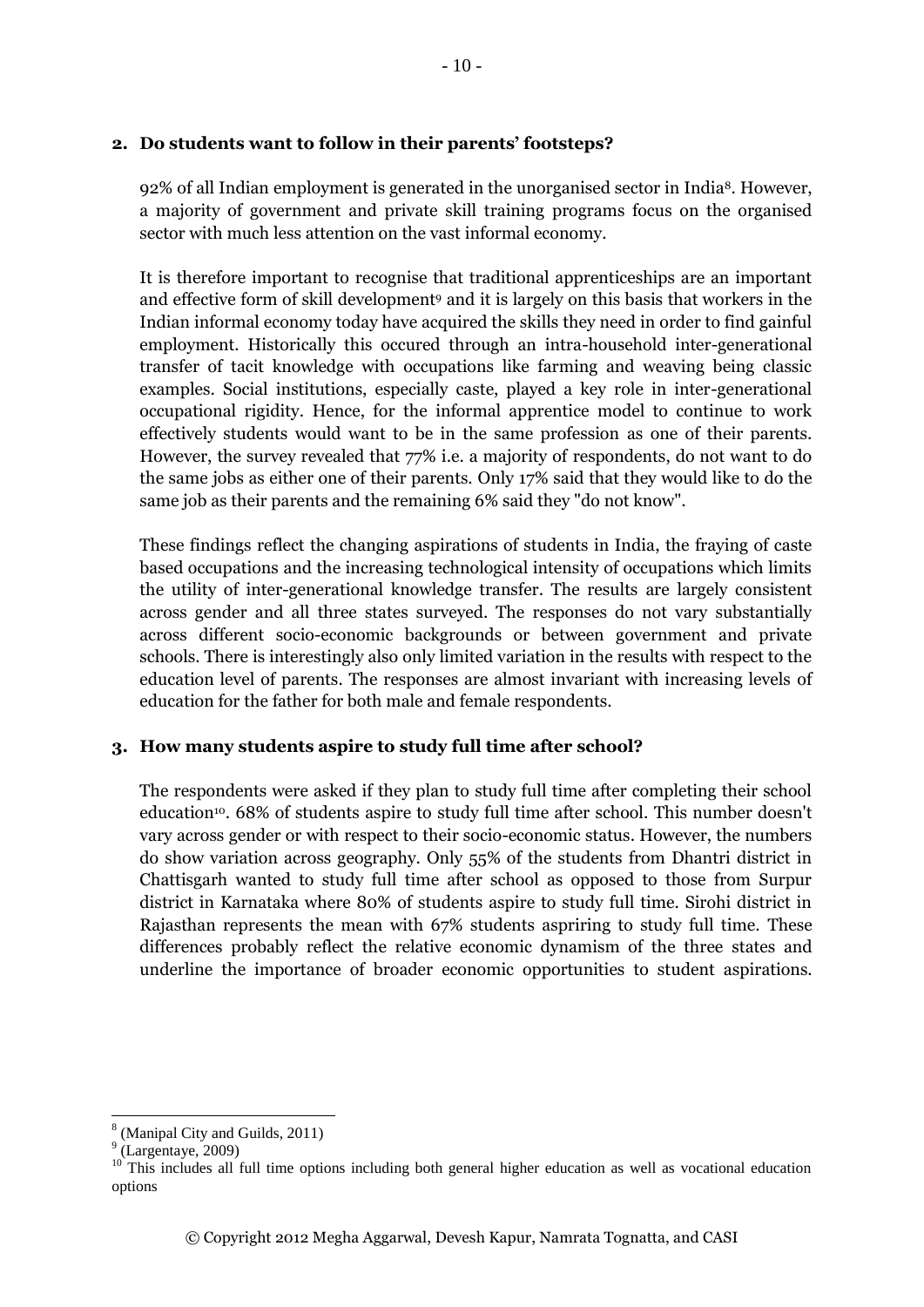These numbers are significantly different from the existing reality in each of these states. The number of students in the age group 18-23 currently enroled in any form of full time higher education in India is significantly lower at around 18**% <sup>11</sup> .**

One might expect that students aspiration to continue with full time education after school might depend on their academic performance. Our survey results show quite the contrary: there is an inverse relationship between academic performance and the desire to study full time. Only 50% of surveyed students who were at the top of their class i.e. scoring on an average between 80-100% in the last two academic years expressed an interest to study further full time while 75% of students who scored between 40-50% on average did so. One possible explanation could be that students who have performed well academically have greater confidence regarding their job prospects post school as opposed to those who have performed poorly academically. Higher education in such cases might be a "time pass" activity rather than a means to enhance skills and job prospects.<sup>12</sup>

## **4. What are the main reasons for their interest?**

The survey asked students what the main reasons for their post school education and/or career choices. Figure 4 summarises the results (for those 68% of respondents who said they would like to pursue further full time education, including general and vocational options) :



#### **Figure 4:**

Unsurprisingly, parent and family expectations are the most important factor in determining post-school career choices. 63% of respondents "strongly agreed" and another 28% "agreed" that parent and family expectations are the reason for their choices. The next most important reason affecting student choice is their own interest. 42% respondents "strongly agreed" that their own interests determined their plans post completion of high school. Advice from teachers and career offices also are an important determinant of student aspirations while 32% of respondents "strongly agreed" that

<sup>1</sup> <sup>11</sup> [http://articles.timesofindia.indiatimes.com/2012-09-29/news/34163129\\_1\\_ger-sc-students-total-student](http://articles.timesofindia.indiatimes.com/2012-09-29/news/34163129_1_ger-sc-students-total-student-enrollment)**[enrollment](http://articles.timesofindia.indiatimes.com/2012-09-29/news/34163129_1_ger-sc-students-total-student-enrollment)** 

<sup>&</sup>lt;sup>12</sup> Craig Jeffrey (2010) *Time Pass; Youth, Class and the Politics of Waiting in India Stanford University Press.*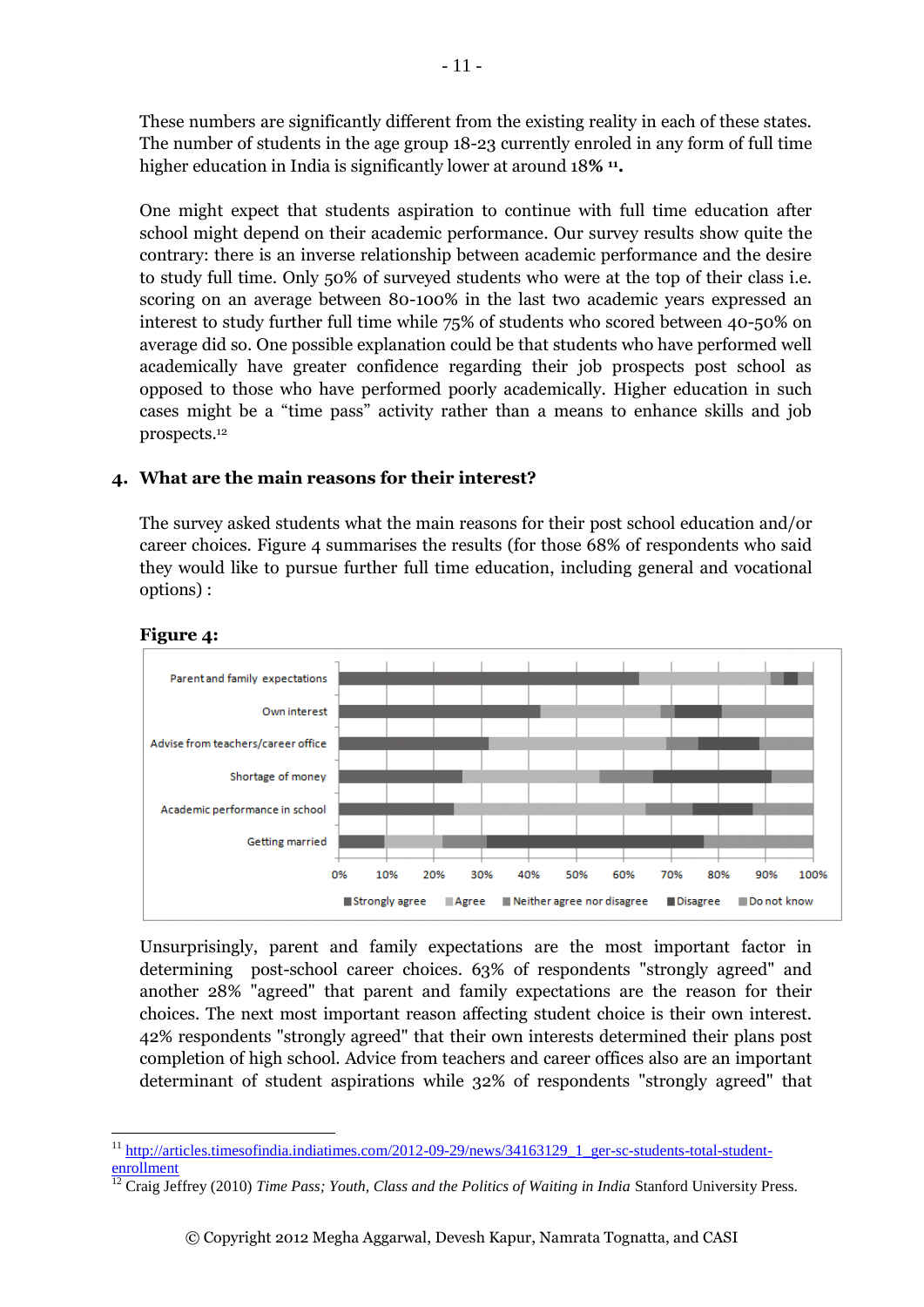advice from their teachers and career offices influenced their post–school career interests.

In order to further understand the various sources of information that affect students' career choices survey respondents were asked who guided them in making decisions regarding further education and career opportunities (Table 1).

| <b>Source of information</b>    | Percentage |
|---------------------------------|------------|
| Parents/Guardians/Family elders | 84%        |
| <b>Teachers</b>                 | 49%        |
| Older Siblings                  | 47%        |
| Friends                         | 34%        |
| Media                           | 30%        |
| School career advisor           | 23%        |
| ther                            |            |

#### **Table 1.**

Clearly family elders continue to be the dominant influence in students' decision making process, with 84% of all respondents saying that their parents or guardians guide them on further education and career opportunities. Teachers and older siblings are also important sources of information for nearly half the respondents. While peers (friends) and the media matter, their relative importance is less. The media's relatively modest influence is invariant across male and female students or government and private schools. The greatest influence on usage of media by students appears to be socioeconomic background and parental education. While only 22% of students who live in "kaccha" houses use media as a source for information, this number increases to 35% when they live in "pucca" houses. Showcasing a similar trend, while only 26% of students where the father's education levels is lower than Grade 10 use media as a source for information, this increases to 41% when the father's has some post secondary education.

There is also some variation in these results across the geographies surveyed. Only 20% of students surveyed in Karnataka said they used media as a source of information as compared to 46% in Rajasthan and 27% in Chattisgarh.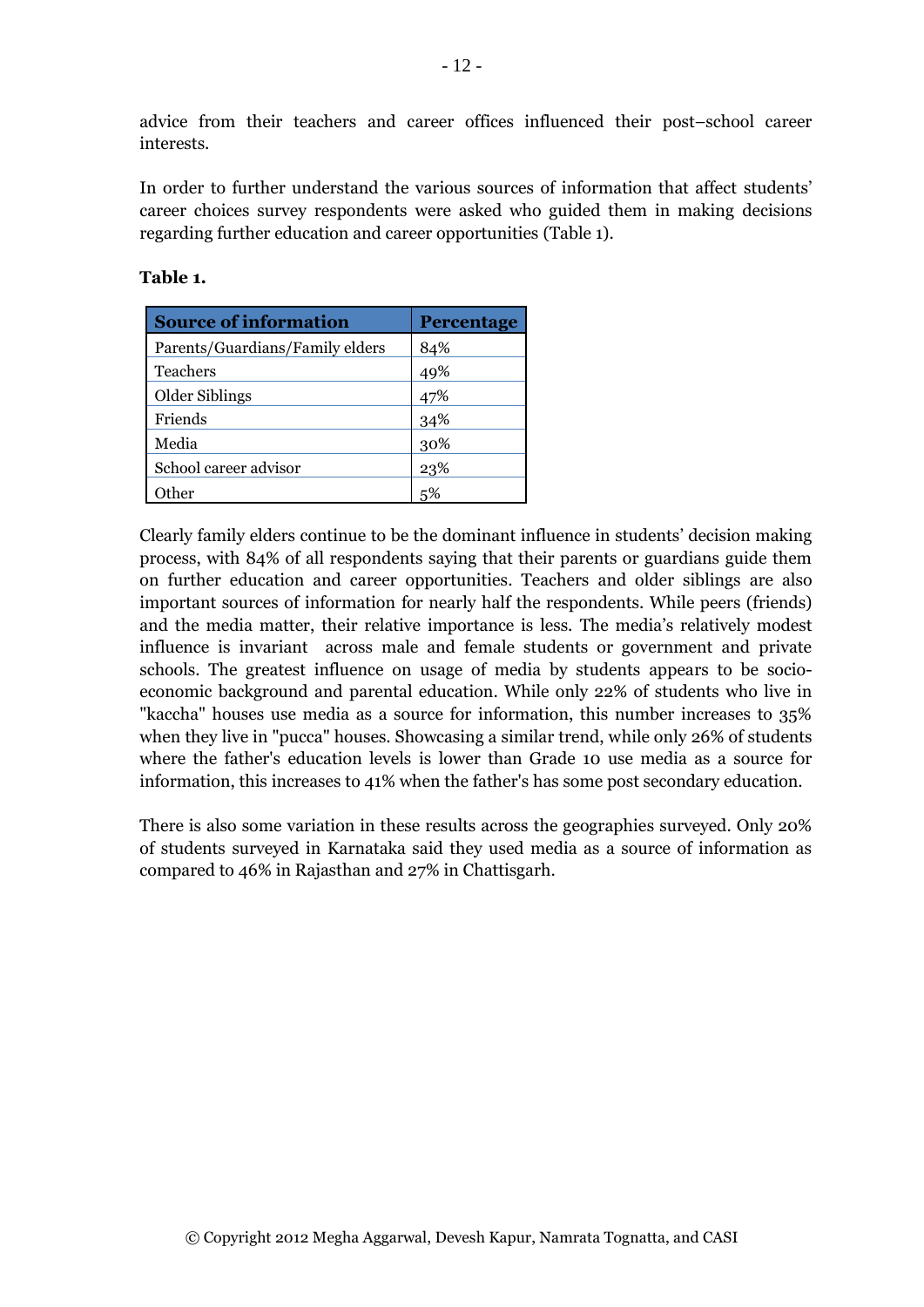## <span id="page-12-0"></span>**Section 4: Key survey findings - Student aspirations are significantly mismatched with requirements of Indian economy**

In order to create skills programs that will successfully empower students, it is important to understand which careers students aspire to. This information is useful both in deciding which courses to offer as well as in designing well informed awareness campaigns to help students gain awareness about the different career options available to them.

## **1. Sectors in which students displayed interest**

Students who said they have a particular career in mind were further asked to specify their interests<sup>13</sup>. The question was left open ended with no pre-determined list of options provided to students. The responses thus elicited, represented a wide range of industries and occupations. For meaningful reporting, student responses were categorized into one of the following commonly used industry classifications (Table 2).

#### **Table 2.**

1

| Sector                                                                                       | of<br><b>Percentage</b><br>total<br>respondents |
|----------------------------------------------------------------------------------------------|-------------------------------------------------|
| Other<br>(including)<br>Services:<br>jobs<br>engineering, government<br>$etc)$ <sup>14</sup> | 17.3                                            |
| Services: Education                                                                          | 12.8                                            |
| Services: Health                                                                             | 6.2                                             |
| Banking/Financial                                                                            | 5.4                                             |
| <b>National Security</b>                                                                     | 4.4                                             |
| Entrepreneurship                                                                             | 3.7                                             |
| <b>Services: ITES</b>                                                                        | 3.5                                             |
| Automobiles/Transportation                                                                   | 1.1                                             |
| Agriculture                                                                                  | 0.6                                             |
| Services: Hospitality                                                                        | 0.4                                             |
| Manufacturing                                                                                | 0.3                                             |
| Construction/Plumbing                                                                        | 0.3                                             |
| Services: Retail                                                                             | 0.0                                             |

**Going beyond industry and into specific careers the survey results show that teaching, engineering and medicine are the top three careers that students aspire to.** 23% of respondents who specified a career choice i.e. 56% of total respondents (page 8) - said they aspire to teach, 10% said they would like to become engineers and another 8% aspire to become doctors.

 $13$  Refer to page 8. This addresses those 56% of respondents who specified a career choice.

<sup>&</sup>lt;sup>14</sup> Services: Other : Engineering comprises 31% and government jobs 14% of this category. Several other careers that form small percentages of the total.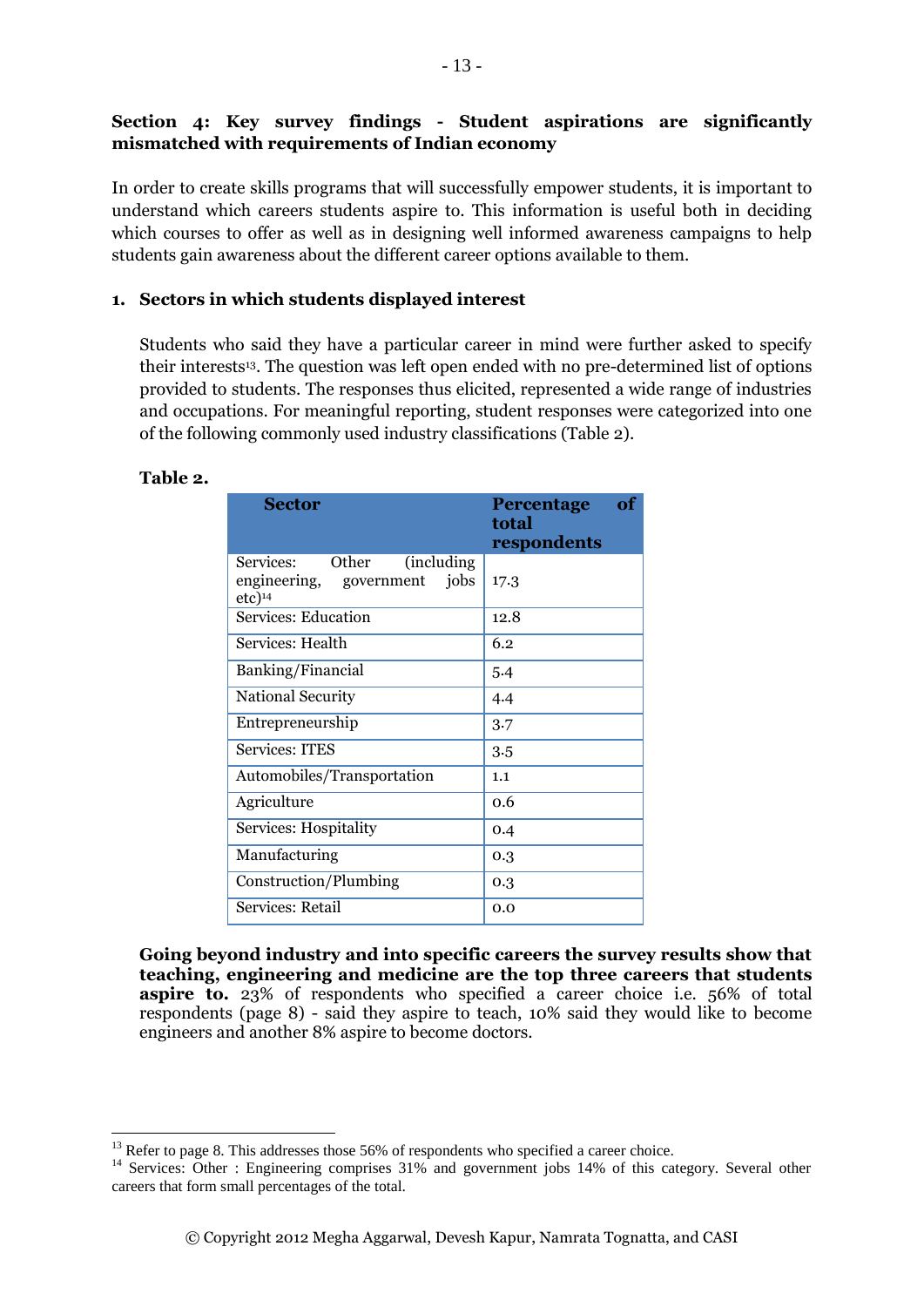Table 2 shows that in addition to engineering, medicine and teaching, other sectors that are popular with students include banking and finance, and national security including the Indian Armed Forces as well as the Indian Police Service. Only a negligible percentage of students expressed an interest in sectors like construction, plumbing and more surprisingly, in hospitality and retail.

Gender differences are more apparent in career choices with some sectors like healthcare and education being more popular with females while others like entrepreneurship and national security being preferred by male students. Sectors like banking and finance and ITES were popular irrespective of gender. Similarly, sectors like manufacturing, construction, plumbing and retail were unpopular with both male and female students.

Student aspirations also vary by geography. Some sectors are more popular in some parts of the country than in others. For instance, 40% of those who responded to this question in Karnataka aspired to work as teachers while only 12% of those in Chattisgarh and 17% of those in Rajasthan said they would like to teach. Similarly, 16% of respondents in Chattisgarh said they would like to work in the healthcare sector as compared to 8% and 7% in Karnataka and Rajasthan respectively. Some sectors like national security, banking and finance and IT related services seem to be popular irrespective of geography. Others like manufacturing, construction and plumbing and retail don't seem to have many aspirants independent of geography.

## **2. Sectors that students displayed an interest in when they had to choose from a list of options**

While the previous question allowed students to make a choice, and enabled the researchers to ascertain the interests and awareness levels of students, in another question, students were given a predetermined list of sectors and asked which of them they would be interested in working in.

This list comprised sectors that have been identified by the NSDC as "high growth" and have a high projected employment growth in the next decade. By ensuring that students make a 'forced choice' amongst the high growth sectors, this analysis delves deeper into the aspirations issue and identifies those among these high growth sectors where the magnitude of the absolute gap between where the jobs are likely to be and student interest is the greatest. Figure 5 illustrates the framework used in this analysis to classify this list of sectors.

- The horizontal axis represents the relative requirement of skilled workers required until 2022.
- The vertical axis represents the relative proportion of students who expressed an interest in pursuing a career in these sectors
- Both axes have been rescaled using a rank of 0 to 100 to ensure consistency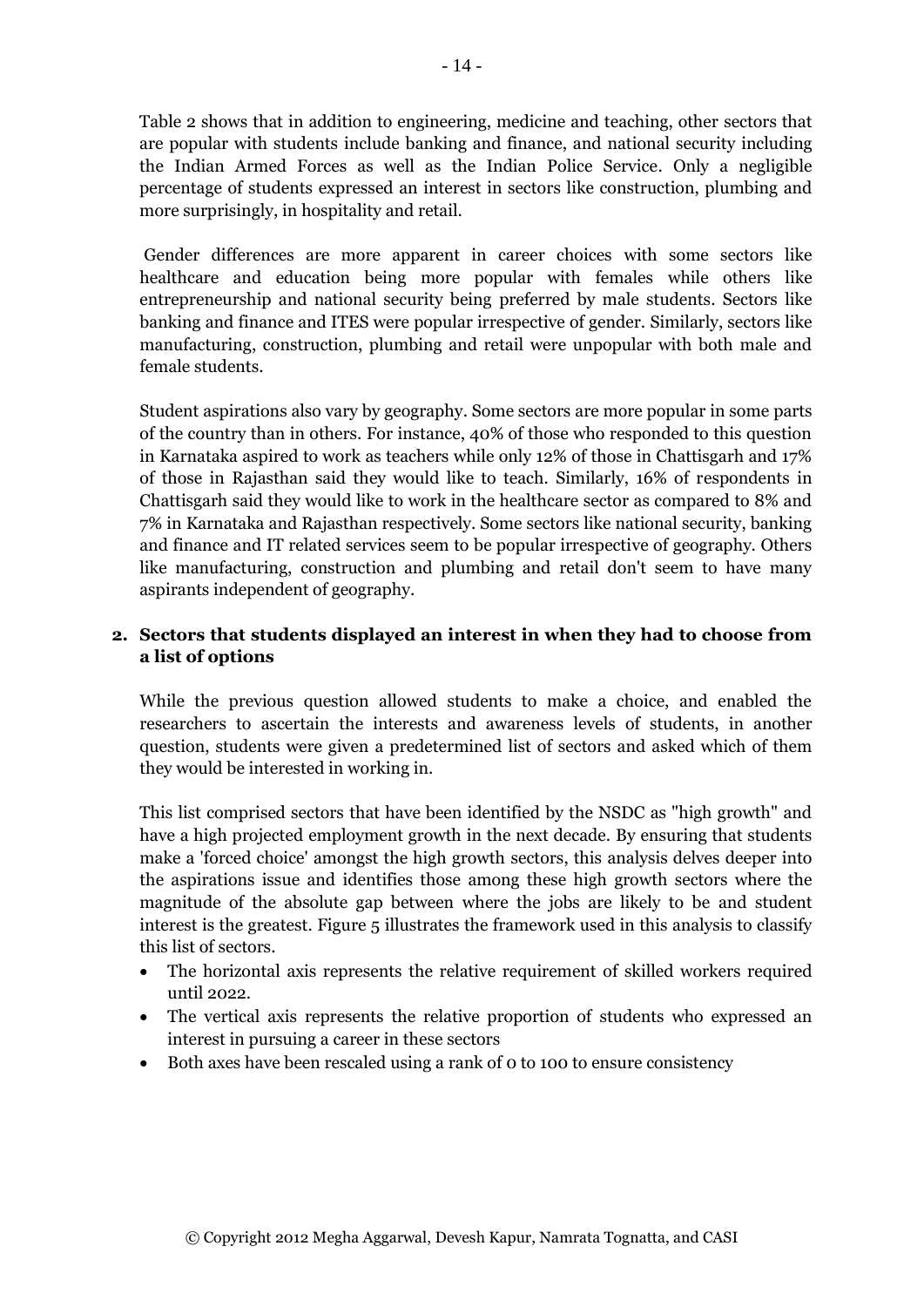

Public policy should aim at steering outcomes towards the top right or bottom left quadrant (ideally on a 45 degree line), where students interests align with job creation opportunities. Outcomes in the bottom right quadrant represent a situation where student interest is low in a high growth sector, indicating a clear need for increased awareness and guiding student choices towards meeting the needs of these sectors. Conversely, the top left quadrant runs the long term risk of having more students training for professions with low job growth prospects, risking either low incomes or unemployment and thereby disillusionment.

Figure 6 below uses the above framework to map out the sectoral gaps between student preferences and projected employment growth.

#### **Figure 6.**



© Copyright 2012 Megha Aggarwal, Devesh Kapur, Namrata Tognatta, and CASI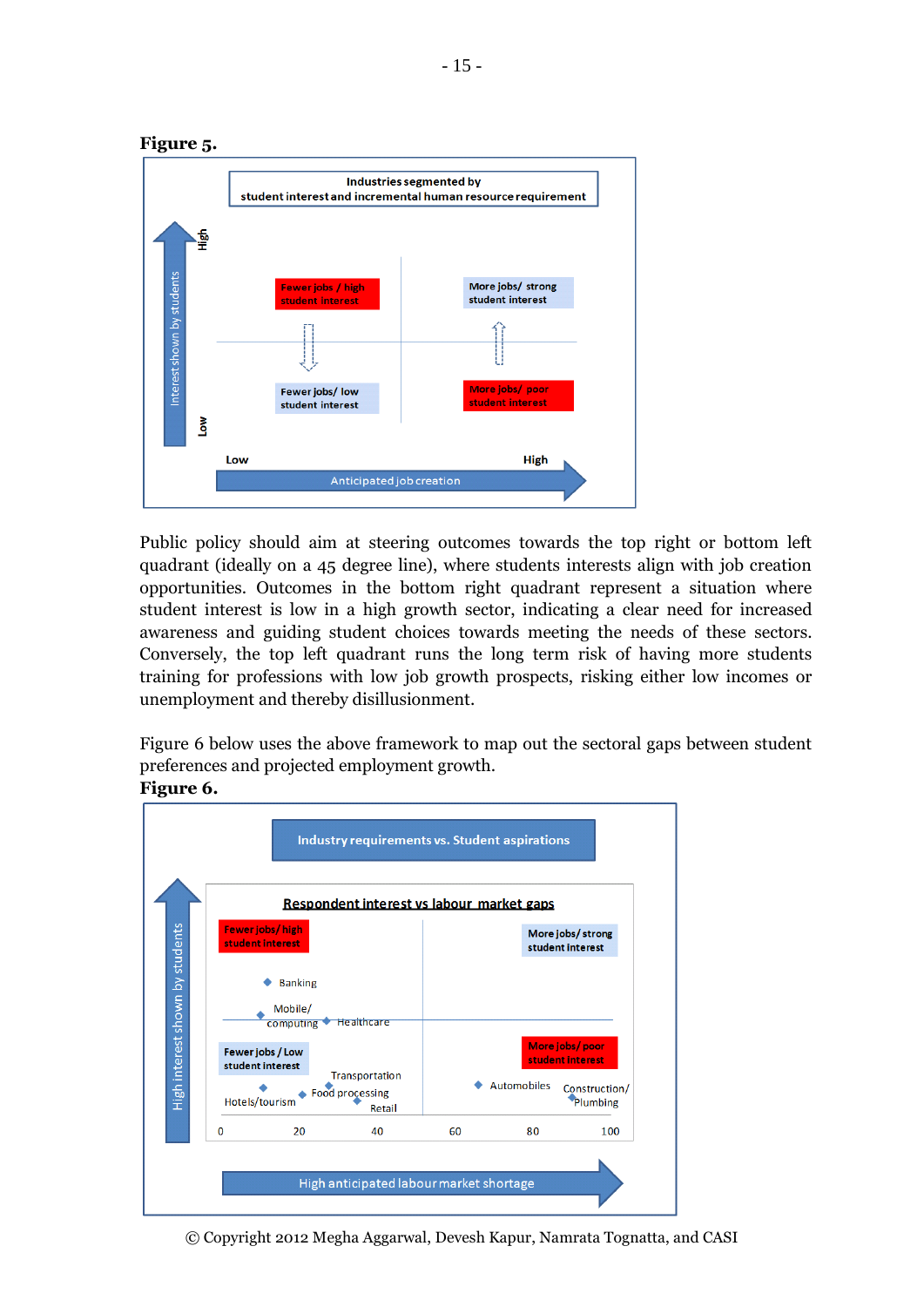The figure illustrates the sectors where employment demand will be high but will clearly face considerable challenges in finding motivated skilled workers**.** While the construction and automotive sectors are expected to have the maximum absolute requirement for skilled workers in the next decade, only a very small proportion of students are interested in pursuing a career in either of these sectors. On the other hand, though sectors like banking, finance and insurance are projected to create a smaller absolute number of jobs in the next decade, these are the sectors of choice for a large proportion of students.

The results again, vary by geography reiterating the need for conducting state and district-specific surveys to identify high growth sectors by region and those that are attractive to students locally. The nature of industry and subsequently employment opportunities vary across different parts of India. Also, sectors that are prestigious in one state can be perceived as a low quality option in another depending on several factors. Results for the hotels/tourism sector illustrate these points well. 19% of all respondents in Rajasthan expressed an interest in this sector as compared to only 6% and 5% of all respondents in Chattisgarh and Karnataka respectively. Tourism is an important sector in Rajasthan as compared to the other two states and this could explain the relatively high student interest for it. In another example, healthcare, though relatively popular in all three geographies, witnessed varying levels of interest. 33% of respondents in Chattisgarh said they would be interested in working in the healthcare sector whereas a significantly lower proportion of 19% and 24% of respondents were interested in Karnataka and Rajasthan respectively. Sectors like mobile and computer repair are popular in all three states with limited variation. On the other hand sectors like construction and plumbing saw limited interest irrespective of geography.

## **3. What skills do students aspire to possess?**

In order to make vocational education aspirational for students, it is important to understand which skills students value the most when making postsecondary enrollment decisions. Figure 7 summarises the responses from students for some distinct attributes of a skill development program.



#### **Figure 7.**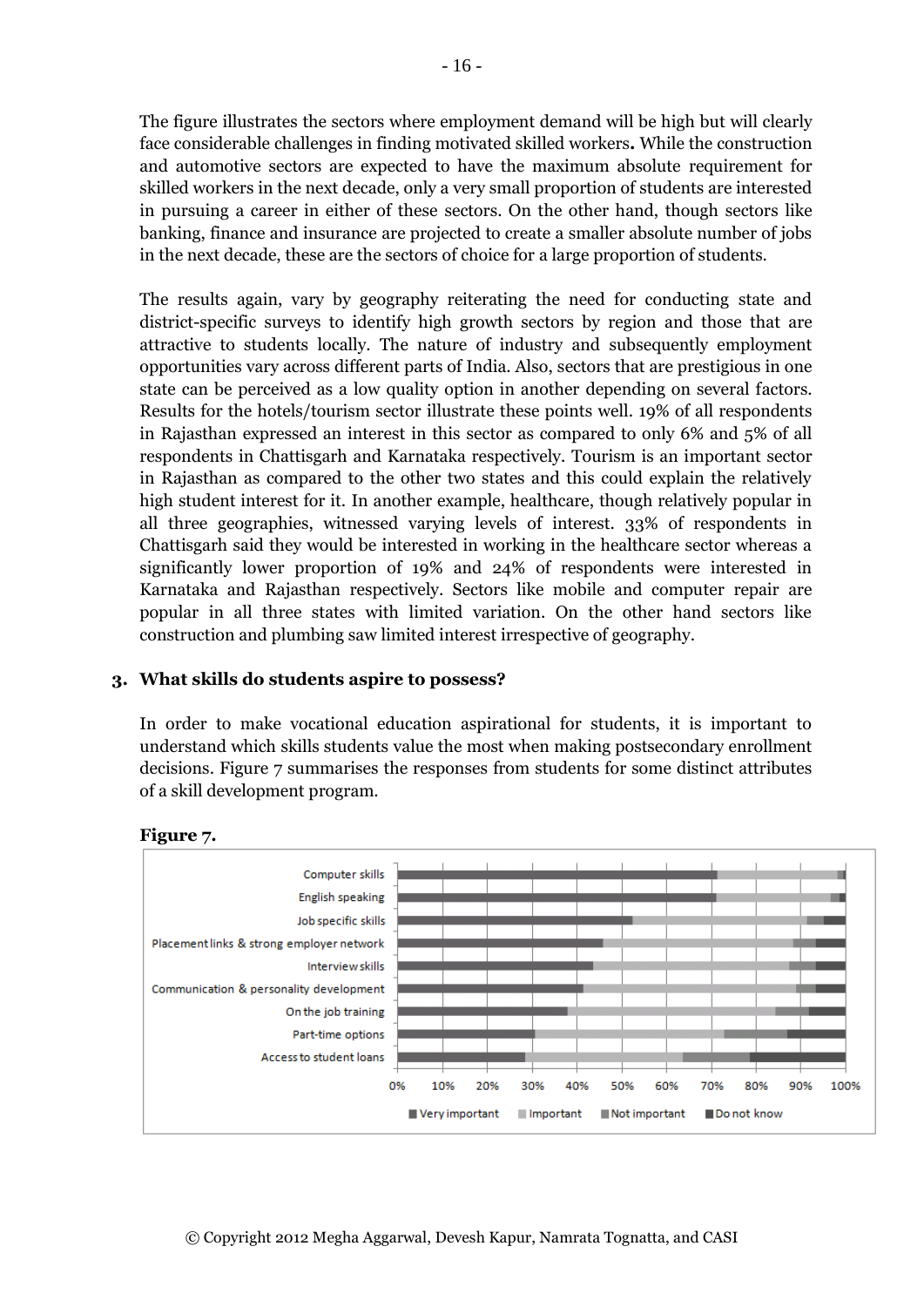*Computer and English speaking skills* are clearly the most valued skills for students. 71% of all respondents said that it is "very important" and almost all the respondents said that it is at least "important" that each of these be included in a skill development course. Students also recognise job specific skills and a strong placement program are integral aspects of a skills program with a large proportion of respondents saying that both are at least "important". However, a relatively smaller proportion of respondents feel that they are "very important" as compared to computer and language skills. Interview preparation, communication and personality development are also high on students' list of priorities. Lower down the list is on the job training.

The results also show that a substantially smaller percentage of students attribute a high level of importance to part time options and access to student loans**.** Only 31% of students thought that a course having the option to study part time is "very important" while still fewer (28%) said that it is "very important" for them to have access to affordable student loans. It is however, important to note here that this might be in part becasue of the absence of knowledge and awareness of students around these options. 13% and 21% respectively of students responded with "do not know" for part-time options and accessibility of student loans. This number is in sharp contrast with only 1% students saying "do not know" when asked about computers and english language skills, 5% when asked about job specific skills and 7% with regard to interview skills.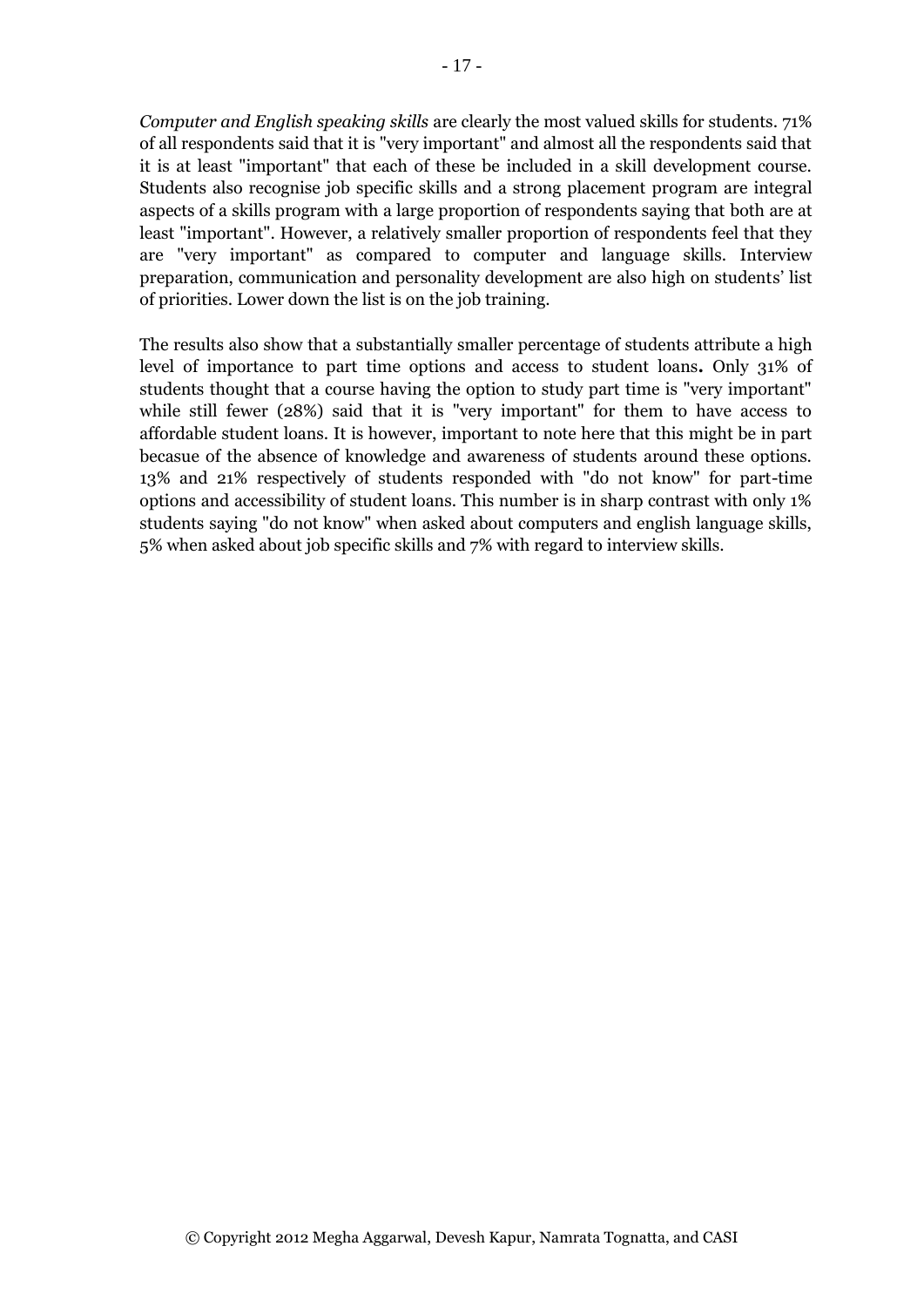#### <span id="page-17-0"></span>**Section 5: Perception issues around vocational education**

## 1. **How do students feel about vocational education as an option for further education?**

The survey addressed this question in two ways – in the first question vocational education was included as an option among others available to students after finishing class 12, and in the second question students were specifically asked about their interest in pursuing vocational education after finishing class 12. The results are starkly different across these two cases.

In the first case, respondents were given a range of options they could pursue after completion of school and asked to pick one or more that interested them. Full time and part time vocational education or diploma courses were included as choices among others. Our survey results show that in this case, a large majority (79%) were not interested in pursuing any form of vocational education. This number is largely invariant between male and female students, government and private schools, different socioeconomic backgrounds or different levels of parental education. Moreover, the results are also largely invariant to academic performance of students. However, some regions in India appear to be have a stronger negative bias towards vocational education than others. 91% of students in Karnataka said they were not interested in vocational education as compared to a substantially lower proportion in Rajasthan (62%).

In another question, students were asked directly whether they were interested in entering vocational education after school without giving them any additional options. Interestingly in this case, the results were significantly different from the first case - 69% students responded in the affirmative and a further 13% said they didn't know.

The significantly different responses to these questions could perhaps imply that students consider vocational education as an inferior option compared to continuing to college for undergraduate studies, professional degrees or taking up full time job options. However, when students were asked about vocational education to aid them get a job as a stand alone option, they responded much more positively. This trend is most apparent in Karnataka - only 9% of students had said they would be interested in vocational education when it was one of the several options available to them. This contrasts with 79% who said they would be interested in vocational education when presented as a stand alone option.

*Further, there appears to be an inverse relationship between interest in vocational education and parental education*. Among male students whose fathers' education level was below class 10, 69% responded with interest in vocational education. Among male students whose fathers are educated up to the postsecondary level, this changes to 55%. Female students show a similar trend with relation to their mother's education. Among female respondents whose mothers have not completed lower secondary school, 73% were interested in vocational education while only 54% of those whose mothers have some postsecondary education are interested in vocational education. As we note below, this is probably due to a perception of vocational education as a low aspirational activity.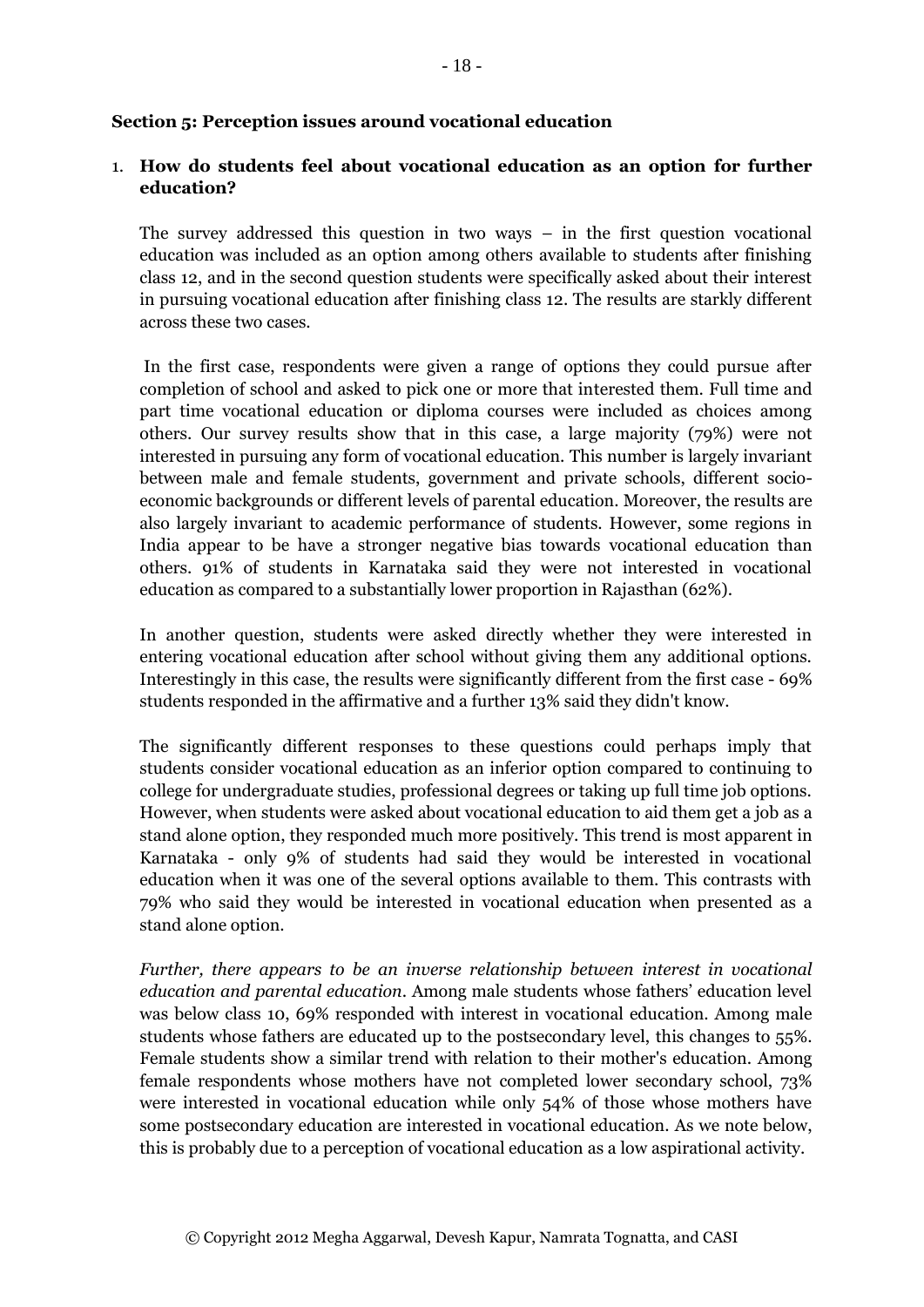## **2. What reasons do students have for not wanting to pursue vocational education?**

A big challenge currently facing both government and private training providers is that they do not have enough student demand and need help in mobilising them. In order to make vocational education a more attractive option for students it is important to understand why students do not consider vocational education to be a good option. 19% of respondents said they would not be interested in entering vocational education after school. These students were asked why they were not interested in vocational education. Table 3 provides a summary of student responses to this question. 15

## **Table 3.**

**.** 

| <b>Reasons for not wanting to do vocational</b><br>education | <b>Percentage</b> |
|--------------------------------------------------------------|-------------------|
| Want to continue further education                           | 76%               |
| Don't know about a good vocational education course          | 27%               |
| Family discourages vocational education                      | 26%               |
| Do not know anyone attending vocational education            | 21\%              |
| Affordability issues                                         | 8%                |
| Vocational education is not prestigious                      | 12%               |
| ther                                                         | 3%                |

## **3. Does this change when we change the term to skill development?**

This survey attempts to understand better why vocational education suffers from a negative perception and whether this can be addressed by a change in nomenclature or "re-branding" in the system. The survey asked students whether they would be interested in pursuing a vocational course at two different points in the survey. The term "vocational education" was used in the first question while the second question replaced the term "vocational education" with "skill development" and asked if students were interested in pursuing skill development programs. Figure 8 shows how student responses change with a change in nomenclature:



<sup>&</sup>lt;sup>15</sup> The numbers here represent the proportion of students who opted for each of these as a reason for them not being interested in vocational education. Students were allowed to check more than one response for the question addressing why they were not interested in vocational education, which explains why the percentages do not add to a 100%.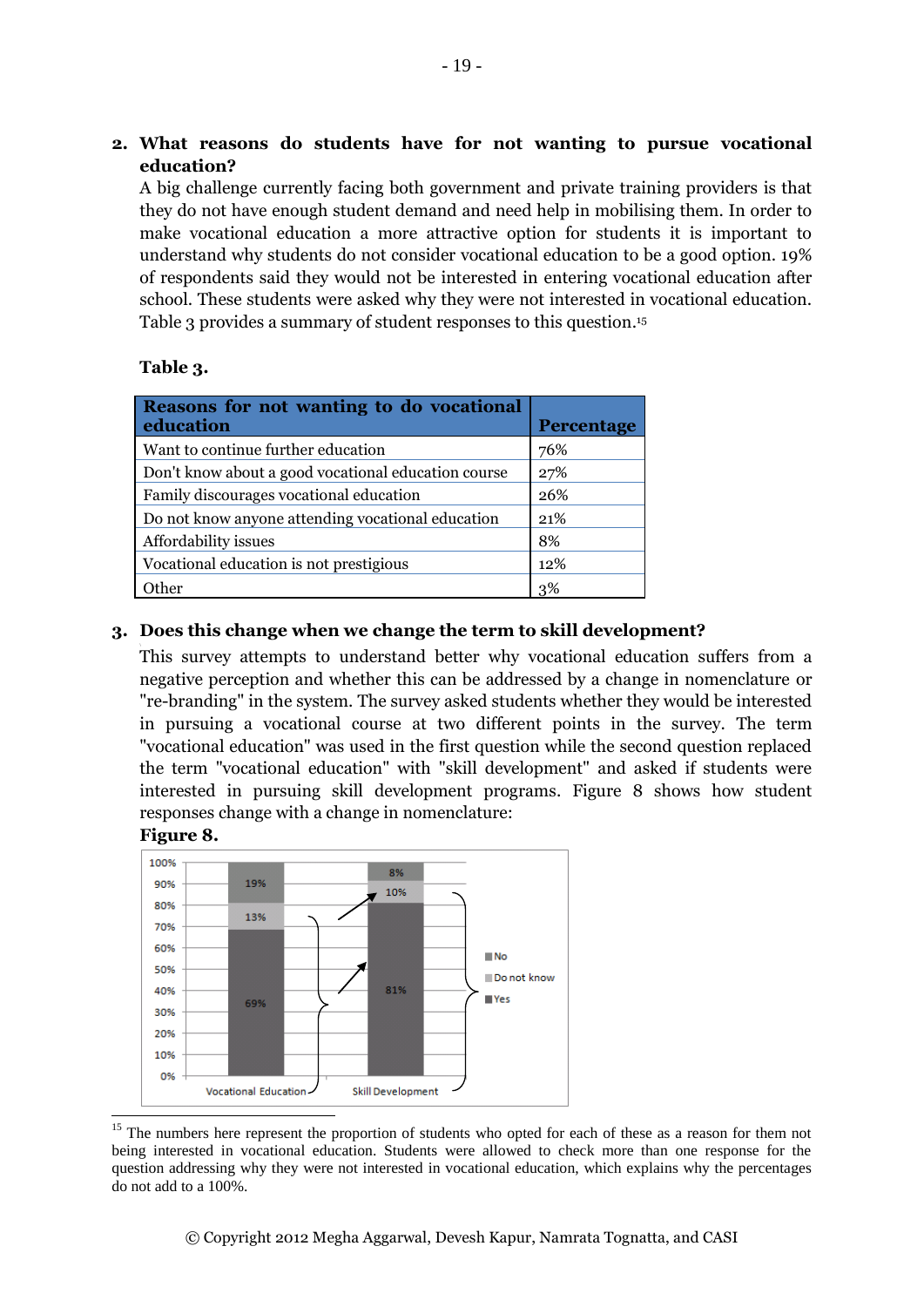These results show that the terms "vocational education" and "skill development" are perceived differently by students. As pointed out earlier, when students were asked if they would be interested in entering 'vocational education' after school, 69% of them said "yes" and another 13% said they "do not know". When we changed the term to 'skill development', the numbers shifted significantly. 81% of all respondents now said yes and 10% said they didn't know. Clearly the term "vocational" suffers from an image problem.

## **14% of all respondents said "no" to vocational education and "yes" to skill development as an option they would consider post completion of Class 12. This is the group we call our "discrepant group."<sup>16</sup>**

We use the survey results to better understand the factors that influence the perceptions students have of vocational education by examining which demographic groups show maximum "discrepancy" in responses when the term is changed to skill development i.e. the groups who care most about perception issues associated with vocational education.

- a. **Type of school** students in private schools are more likely to attribute a negative value to the term vocational education than students in government schools. 10% of government school respondents provided a discrepant response as compared to 18% of respondents from private schools.
- b. **Levels of parental education** students whose parents havehigher educational qualifications are more likely to say "no" to vocational education and "yes" to skill development. 24% of students whose father had a masters degree provided discrepant responses to the questions as compared to only 8% for those whose fathers had no schooling. This trend is even more dramatic in relation to mothers' education. 35% of students whose mothers had a masters degree gave a discrepant response as compared to only 10% of those whose mothers had no schooling. This ties in closely with results detailed above which show that parents and guardians are the primary source of information for students when they are making decisions regarding career and further education.
- c. **Academic performance in school**  students at the top of their classes i.e. those with the strongest academic records are more likely to think of "skill development" as a superior option to "vocational education." Only 7% of students who scored on an average of below 40% in high school said "no" to vocational education and "yes" to skill development as compared to 11% of those who scored between 50-60% and 19% of those who scored between 70-80% .
- d. **Gender:** Survey results also show that male students are slightly more likely to care about perception issues than female students. 10% of female students said "no" to vocational education and "yes" to skill development as compared to 16% of male students.

<span id="page-19-0"></span>Different socio-economic and caste groups do not seem to vary substantially when it comes to this issue of perception.

**<sup>.</sup>** <sup>16</sup> An incremental 8% who said they "do not know" whether they would consider vocational education as an option said "yes" to skill development.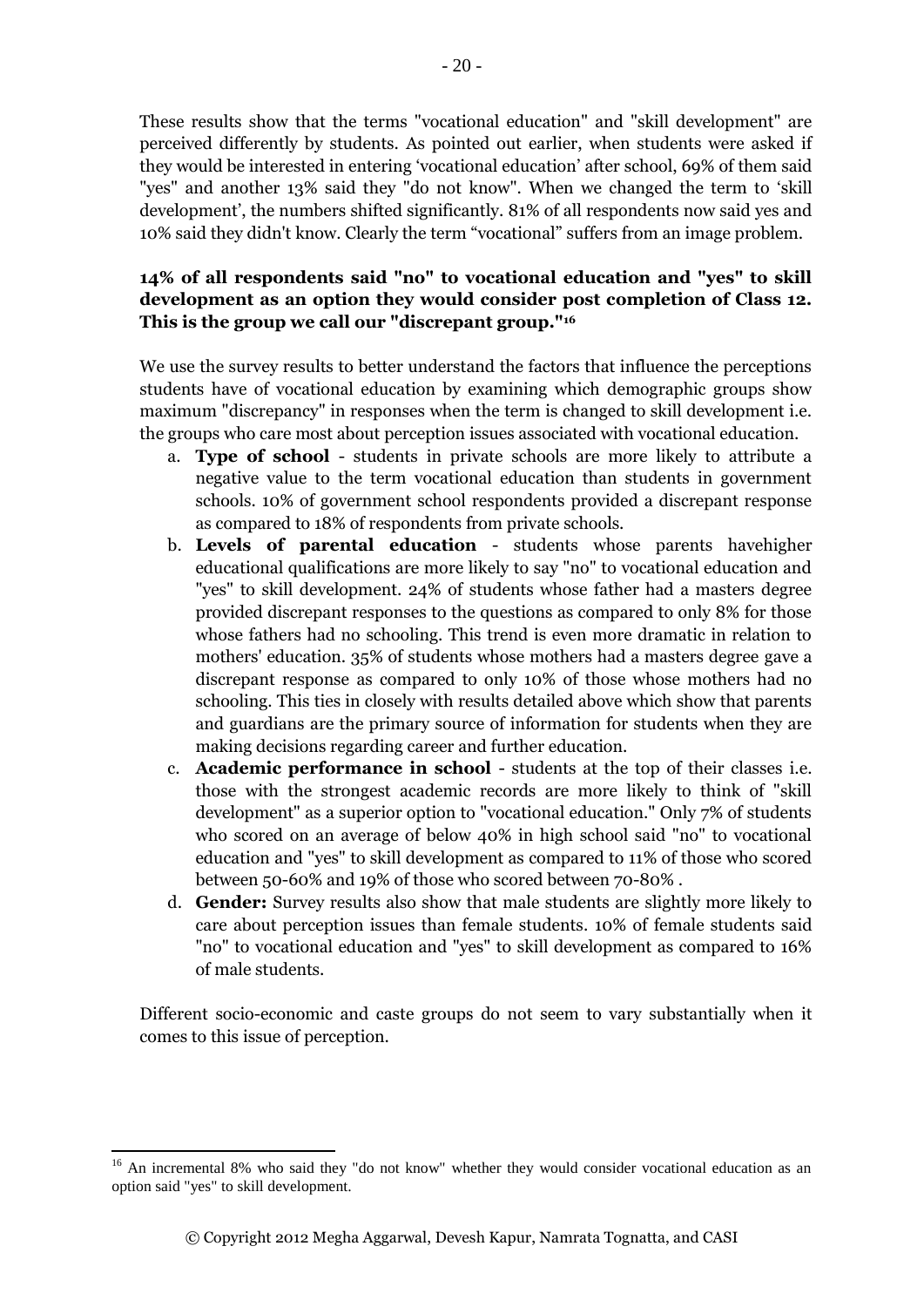## **Section 6: Concluding Remarks and Policy Implications**

**Understanding student aspirations and creating a system that both shapes these aspirations as well as allows students to realise them is critical if India has to succeed in its skill development efforts.** The skill development eco-system is currently being redesigned completely. It is in the face of this reform that it becomes critical that student aspirations, awareness levels as well as the factors that influence their decision patterns are analysed and understood. This is important both to ensure that economic growth in India becomes more inclusive as well as to provide the human capital to underpin more rapid growth.

This section provides some policy implications based on the empirical evidence gathered in the student survey. It attempts to provide policy makers and the vocational education sector with insights into student aspirations, their level of awareness and the different factors that influence their decisions – all of which matter if India is to create a successful skill development eco-system.

- 1. **Students aspire to study full time and work in careers which have traditionally been viewed as "high status".** This trend can be partially explained by a lack of high quality vocational options as well as low levels of awareness of students about the various vocational courses and career opportunities in different sectors available to them**. That students consider vocational education to be a low quality option as compared to general education could also be influencing this trend.** The majority of Class 12 students in our sample aspire to study full time after completing school. Currently the gross enrollment ratio in any form of higher education in India is about 18% 17. This highlights the significant discrepancy between student aspirations and status quo in India.
	- a. The fact that only 56% of students who are at the cusp of completing their schooling have a particular career in mind emphasises the importance of awareness building which, above all, informs students, teachers and parents about the long term career opportunities in India and within their region.
	- b. Given the considerable variation of student responses across regions, its is also important to understand the spatially contingent differences in student aspirations including the quality of vocational education options available locally, status associated with certain careers or on awareness levels of parents, teachers and students in each area.

## 2. **There is currently a significant mismatch between student aspirations and the skill requirements of Indian industry.**

- a. Almost 50% of those respondents who specified a career said they would like to work in sectors other than those identified as high growth sectors by the NSDC. This implies that a "build and they will come" approach might yield meagre results unless complimented by major informational campaigns by the skilldevelopment community to enable students to make more informed choices.
- b. When we examine the students who have displayed an interest in high growth sectors (Figure 9) we continue to see a discrepancy between what the students want, and employment opportunities that are expected in India in the medium term.

**.** 

 $17$  Includes all students enrolled in Ph.D, post graduate, undergraduate and diploma programs.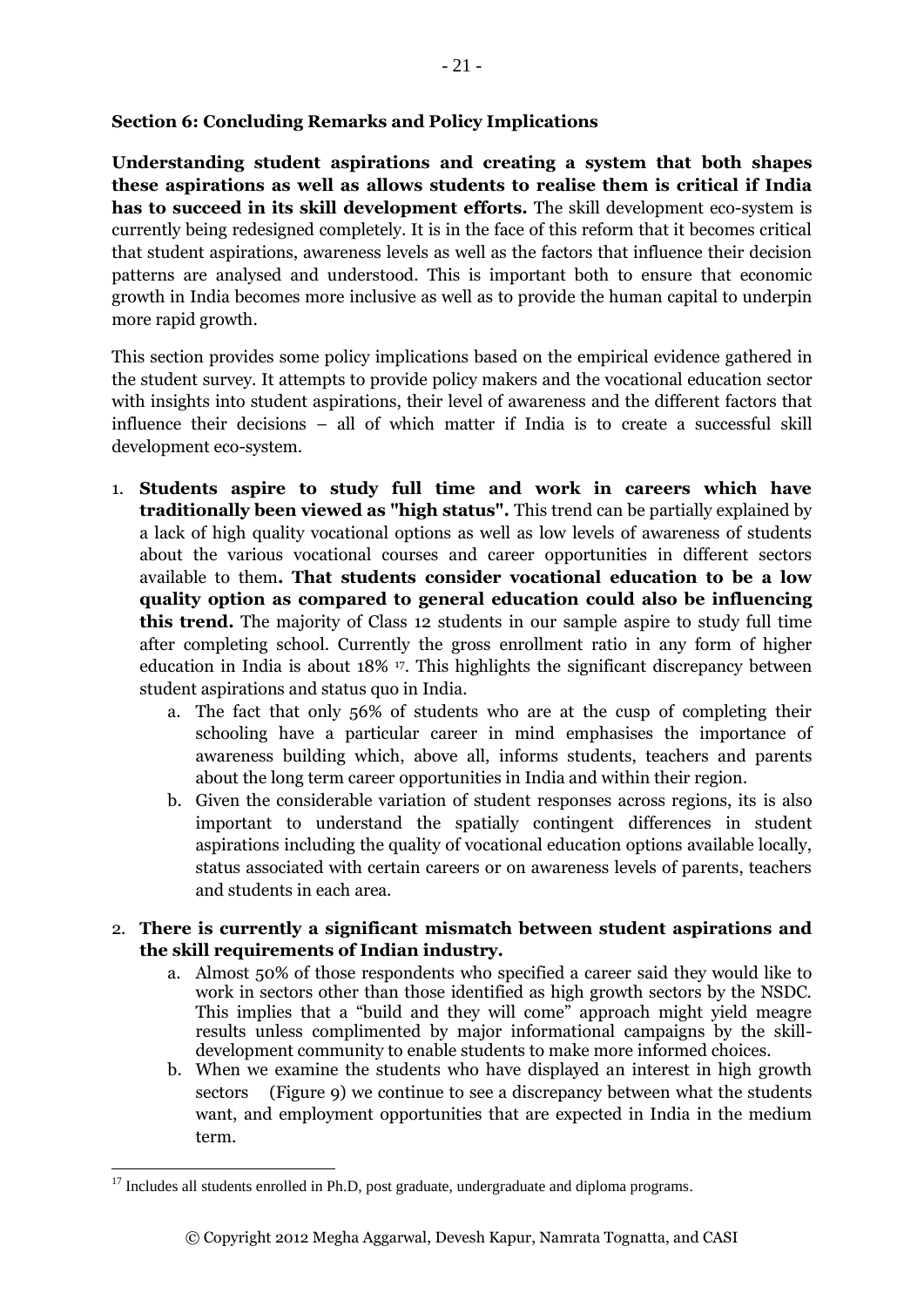

**Figure 9.**

- c. *The chart on the left* shows the incremental human resource requirement (in milions) in some of these high growth sectors. The construction and automotive sectors are projected to require the maximum incremental number of skilled workers and correspondingly to create the maximum number of job opportunities.
- d. *The chart in the middle* shows the proportion of total survey respondents who expressed an interest in these sectors when asked an open ended question on which career they were interested in pursuing. Among the identified "high growth" sectors, a significant proportion of students expressed an interest in healthcare and education.
- e. *The chart on the right* shows student interest in each of these sectors by gender. Some sectors like education and healthcare are more popular amongst female respondents, while others like retail and hospitality were dominated by male respondents.
- f. **These results show an alarming discrepancy between the incremental human resource requirements in these sectors and the proportion of total survey respondents who expressed an interest in developing a career in them (Figures 6 and 9).** This gap is most apparent in sectors that have been projected to have the maximum human resource requirement in the next decade with construction, automotive and retail being the most noteable examples. The construction sector has been projected to create almost 50 million jobs by 2022 – yet only 0.3% of respondents said they aspire to work in this sector.
- g. **This is largely because students do not associate working in these sectors with a career path they aspire to follow.** Students may not recognise that these sectors generate employment opportunities that require skilled workers with specific competencies. They may have limited awareness of the various career progression opportunities in these sectors and may associate them with unskilled roles or jobs with low prestige. As a next step, innovative ways to market "high growth" sectors need to be undertaken in order to generate awareness and to make them more attractive and interesting for students. Policy makers will need to work together with Sector Skill Councils and employers to address this issue if sectors identified as "high growth" are to be able to find a high quality skilled work force in sufficent numbers.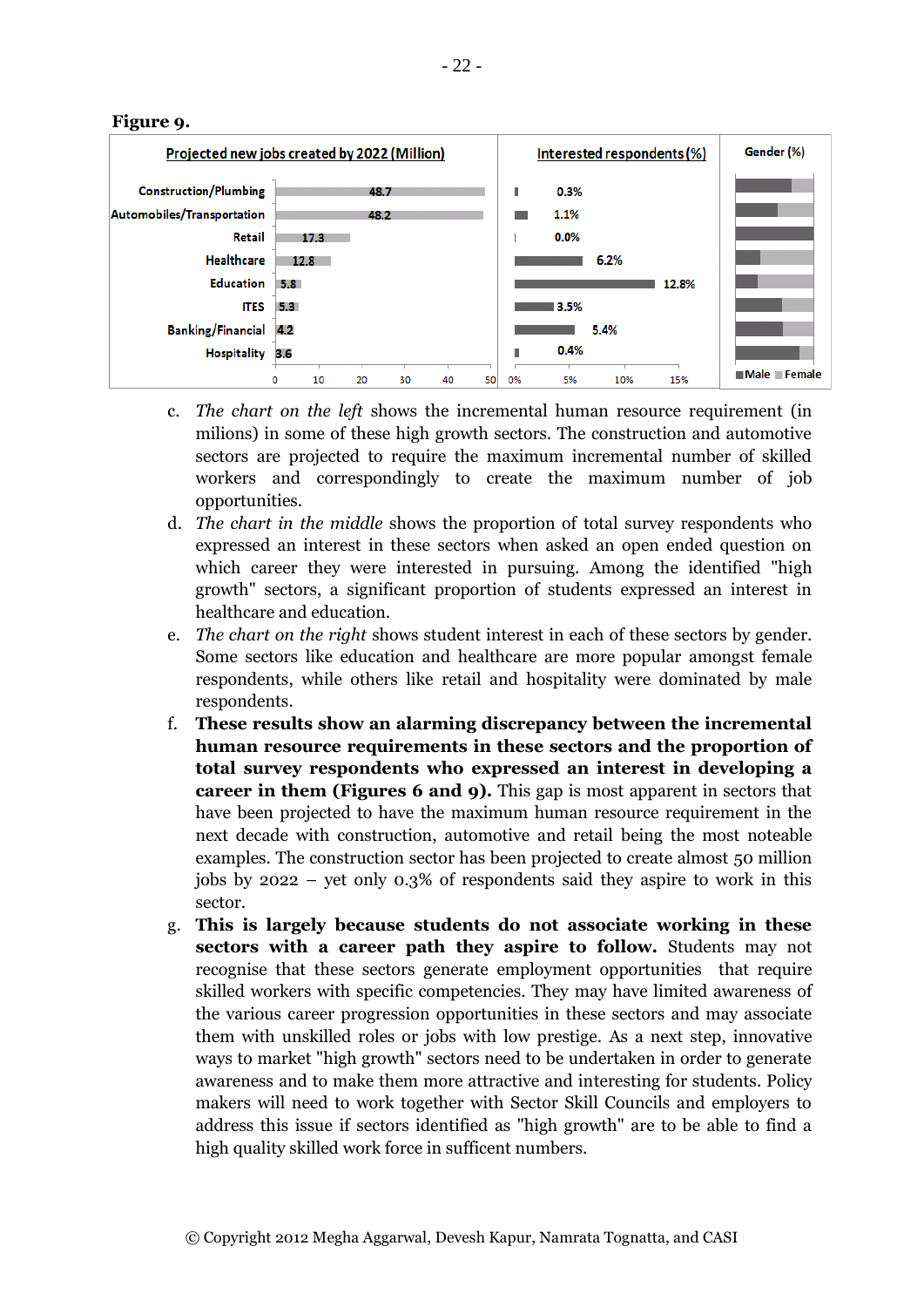- 3. **It is important for policy makers and skill development providers to understand the various factors that influence a student's career decisions while designing policy, specific programs and awareness campaigns for skill development.**
	- a. Survey results show that parents and guardians are the most important source of information for students. It is important for policy makers as well as skill development providers to create targeted awareness and mobilisation campaigns keeping parents in mind. Our survey focused on students – clearly there needs to be a better understanding of what factors are shaping parents choices for their children.
	- b. Results show that currently only a small proportion of students use media to inform their career decisions. High levels of media penetration in India potentially makes it a good platform to generate awareness and disseminate information. There is therefore ample opportunity for policy makers and schools to make students aware that media can be better leveraged as a source of information to inform their career choices.
- 4. **Vocational education is perceived to be a low quality option.** When presented with a choice between vocational education and general further education, a vast majority of the students choose general education. Further, there is a negative perception associated with the term "vocational education"
	- a. Policy makers can address this by ensuring that high quality vocational education options are available to students and working with industry to institutionalise a premium in wages for skilled workers who have gone through formal vocational education courses. Indeed vocational education needs to be recast as a profession, with skills that need periodic upgrading and that command the respect as any professional.
	- b. The results show that a majority of students aspire to general higher education. This reiterates the urgent need to create pathways between vocational education and general higher education. This is being addressed by the National Vocational Education Qualifications Framework (NVEQF) which is currently being piloted in some states in India. This initiative, if successfully implemented, would be able to ease the pathways to greater mobility.
	- c. It is important to understand the demographic that is most likely to have perception issues associated with the term "vocational education." Students who are likely to be affected by this are those who go to private schools, have performed well academically and whose parents are relatively well educated. Policy makers can customise awareness campaigns targeting these "status conscious" students. Targetted mobilisation efforts directed at this group of students will be an important step towards improving the negative perception associated with vocational education in India. *This issue can also be addressed (at least in part) via a universal shift in nomenclature to "skill development."*
- **5. The results from this survey offer interesting insights to policy makers as well as government and private vocational education providers, in creating specific skills programs as well as student outreach.** 
	- **a.** It is evident from these results that students value skills like computers and English highly. In order to make skill development aspirational and to ensure that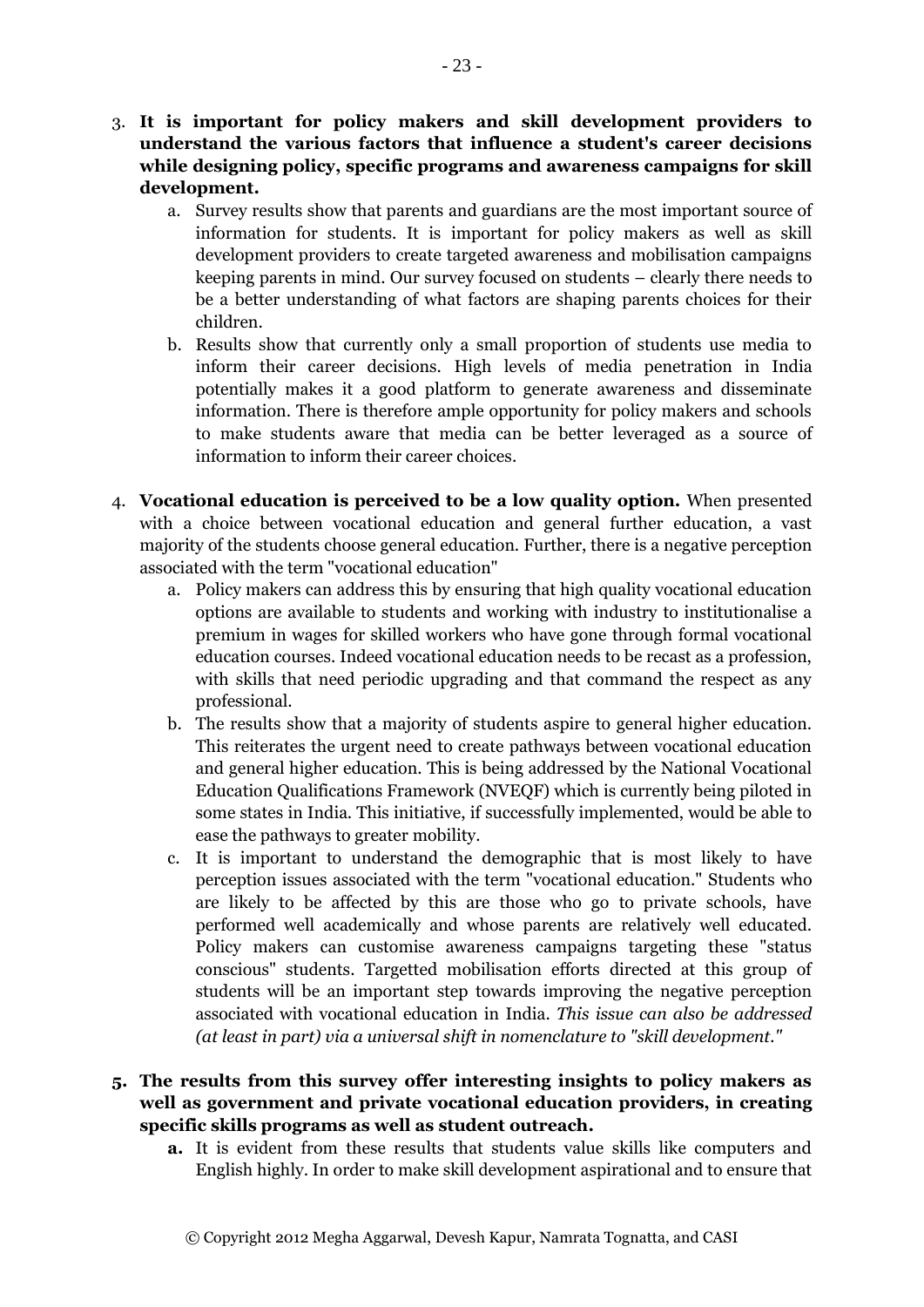these courses can actually empower students, it is important for all vocational courses to offer a combination of job specific skills and soft skills like language, computers, communication and personality development and interview skills.

b. The results also show that students have limited awareness around options to study part time and accessibility to student loans. It will be important for to create awareness around these important enabling factors.